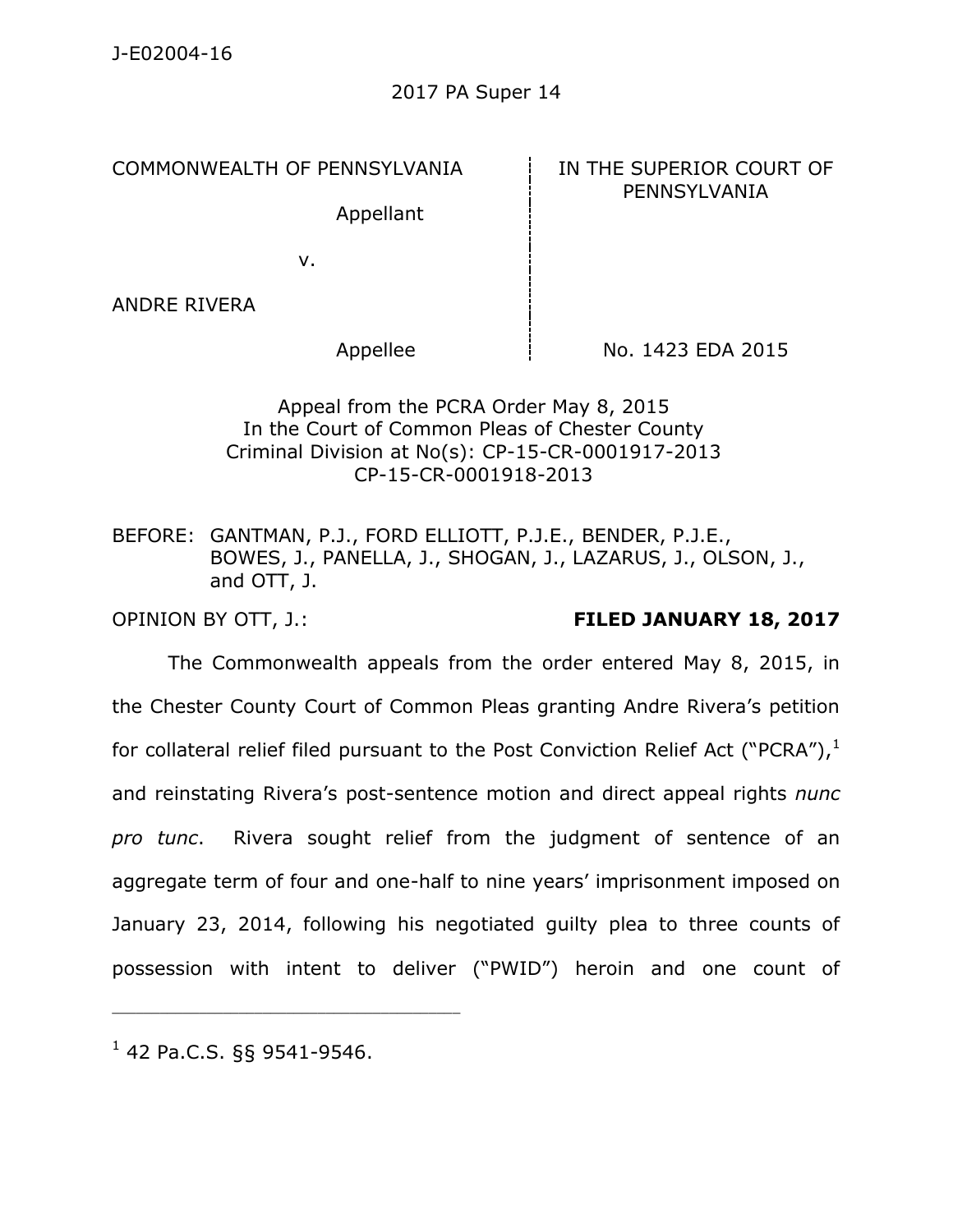possession of marijuana.<sup>2</sup> On appeal, the Commonwealth contends the PCRA court erred in reinstating Rivera's post-sentence and direct appeal rights based upon trial counsel's failure to consult with Rivera as to whether or not he wished to file a direct appeal. For the reasons below, we affirm.

The relevant facts and procedural history underlying this appeal are as follows. At Docket No. 1917-2013, Rivera was charged with three counts each of PWID (heroin), possession of heroin, possession of drug paraphernalia, and criminal use of a communication facility,<sup>3</sup> after he sold heroin to a confidential informant on three occasions in August and October of 2012. The last controlled buy was for 2.1 grams of heroin. At Docket No. 1918-2013, Rivera was charged with one count each of PWID (marijuana), possession of marijuana and possession of drug paraphernalia, when he was searched incident to arrest, on March 3, 2013, for the crimes at Docket No. 1917-2013.

On January 23, 2014, Rivera entered a negotiated guilty in both cases. At Docket No. 1917-2013, he pled guilty to three counts of PWID (heroin), and, at Docket No. 1918-2013, he pled guilty to one count of possession of marijuana. In accordance with the terms of the negotiated agreement, the

 $2$  35 P.S. §§ 780-113(a)(30) and (16).

<sup>3</sup> *See* 35 P.S. §§ 780-113(a)(30), (16), and (32), and 18 Pa.C.S. § 7512, respectively.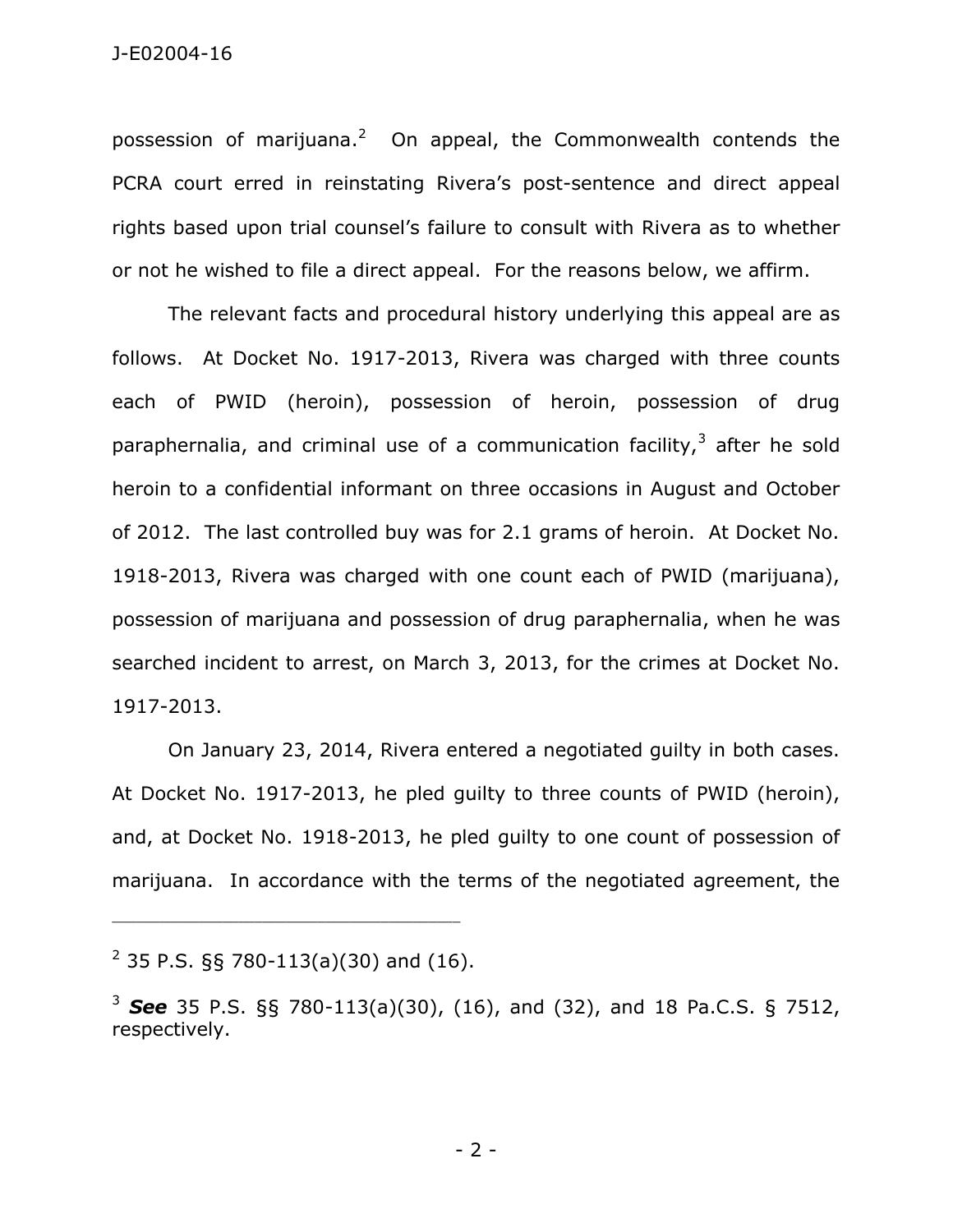J-E02004-16

trial court imposed the following sentence. At Docket No. 1917-2013, the court sentenced Rivera to: (1) a mandatory minimum term of three to six years' imprisonment for the charge of PWID of 2.1 grams of heroin pursuant to 18 Pa.C.S. § 7508(a)(7)(i);<sup>4</sup> (2) a consecutive term of 18 to 36 months' imprisonment for a second count of PWID, and (3) a concurrent term of 18 to 36 months' imprisonment for the third count of PWID. At Docket No. 1918-2013, the court imposed a concurrent term of 12 months' probation for possession of marijuana. Accordingly, the aggregate sentence imposed was a term of four and one-half to nine years' imprisonment. No postsentence motion or direct appeal was filed.

On November 18, 2014, Rivera wrote a letter to the trial court expressing his desire to appeal his sentence. *See* Letter, 11/18/2014. The court treated Rivera's letter as a timely-filed PCRA petition, and entered an order appointing counsel to represent him. Nonetheless, on December 10, 2014, Rivera filed a *pro se* petition, asserting his mandatory minimum sentence was illegal pursuant to *Alleyne v. United States*, 133 S.Ct. 2151 (U.S. 2013),<sup>5</sup> and plea counsel was ineffective for advising him to enter a

<sup>&</sup>lt;sup>4</sup> **See id.** (mandatory minimum sentence of three years' imprisonment for PWID of at least two, but less than 10, grams of heroin and prior drug trafficking conviction).

<sup>&</sup>lt;sup>5</sup> In *Alleyne*, the United States Supreme Court held "[a]ny fact that, by law, increases the penalty for a crime is an 'element' that must be submitted to the jury and found beyond a reasonable doubt." *Alleyne*, *supra*, 133 S.Ct. at 2155. In interpreting that decision, the courts of this Commonwealth *(Footnote Continued Next Page)*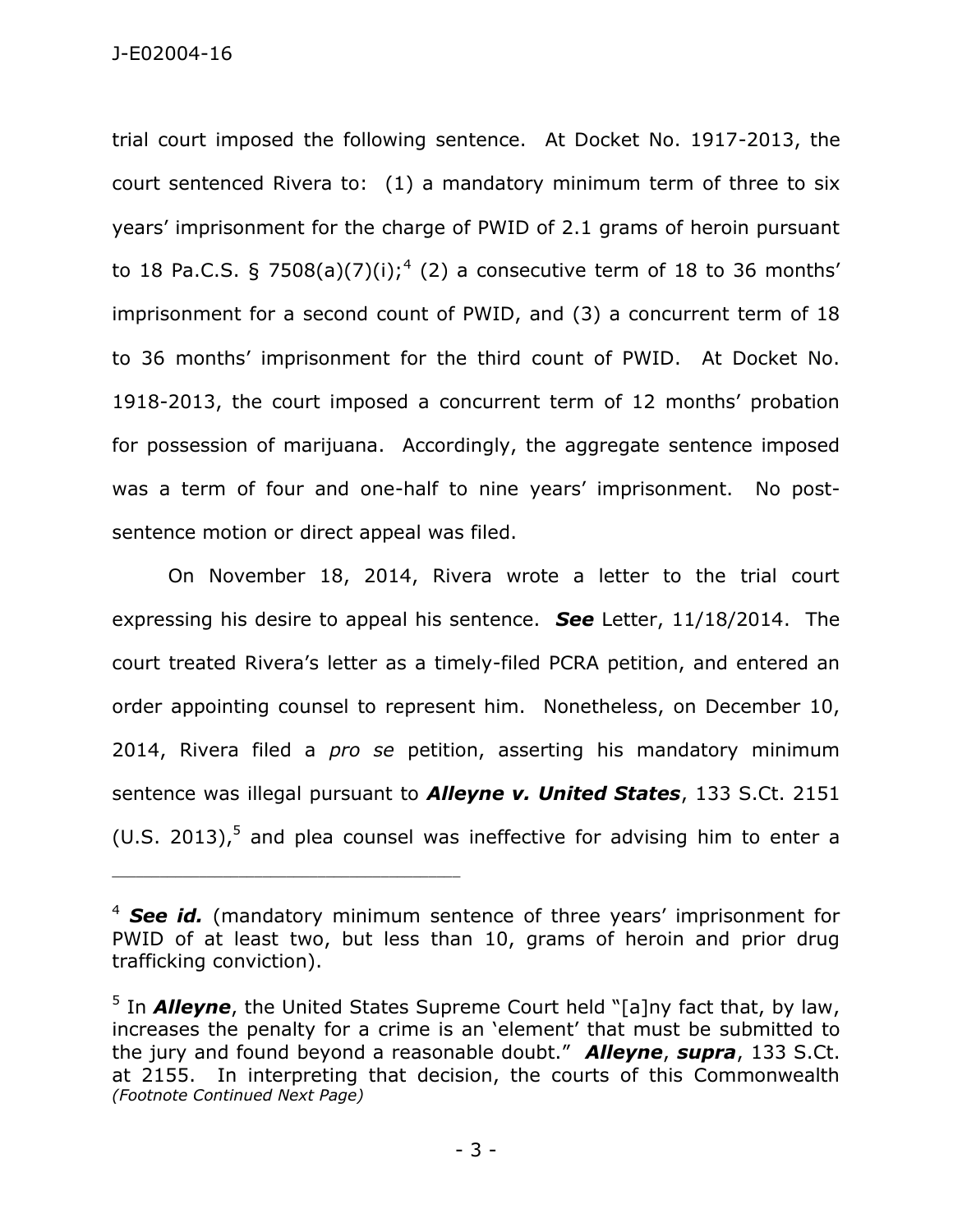guilty plea and for failing to file a direct appeal. Thereafter, on January 30, 2015, appointed counsel filed a petition to withdraw and accompanying *Turner*/*Finley*<sup>6</sup> "no merit" letter. Counsel asserted *Alleyne* was inapplicable because Rivera entered a guilty plea and admitted the facts that enhanced his sentence. *See* "No Merit" Letter, 1/20/2015, at 2. Nevertheless, the PCRA court scheduled an evidentiary hearing, limited to the following issue:

[W]hether plea counsel was ineffective for allegedly advising [Rivera] to plead guilty to facts permitting the imposition of a mandatory minimum in order to avoid the potential for more mandatory minimums that may not have been constitutional to impose under *Alleyne* … in the absence of admitted facts, i.e., in the event [Rivera] exercised his right to a jury or bench trial instead of tendering a plea.

Order, 2/11/2015. Thereafter, on February 17, 2015, Rivera filed a *pro se*

objection to counsel's "no merit" letter, again claiming plea counsel was

*(Footnote Continued)* \_\_\_\_\_\_\_\_\_\_\_\_\_\_\_\_\_\_\_\_\_\_\_

have determined that most of our mandatory minimum sentencing statutes are unconstitutional because the language of those statutes "permits the trial court, as opposed to the jury, to increase a defendant's minimum sentence based upon a preponderance of the evidence" standard. *Commonwealth v. Newman*, 99 A.3d 86, 98 (Pa. Super. 2014) (*en banc*) (invalidating 42 Pa.C.S. § 9712.1), *appeal denied*, 121 A.3d 496 (Pa. 2015); *Commonwealth v. Vargas*, 108 A.3d 858 (Pa. Super. 2014) (*en banc*), (invalidating 18 Pa.C.S. § 7508), *appeal denied*, 121 A.3d 496 (Pa. 2015). Further, our courts have held that the unconstitutional provisions of the mandatory minimum statutes are not severable from the statute as a whole. *Commonwealth v. Hopkins*, 117 A.3d 247, 262 (Pa. 2015); *Newman*, *supra*, 99 A.3d at 101.

<sup>6</sup> *Commonwealth v. Turner*, 544 A.2d 927 (Pa. 1988), and *Commonwealth v. Finley*, 550 A.2d 213 (Pa. Super. 1988) (*en banc*).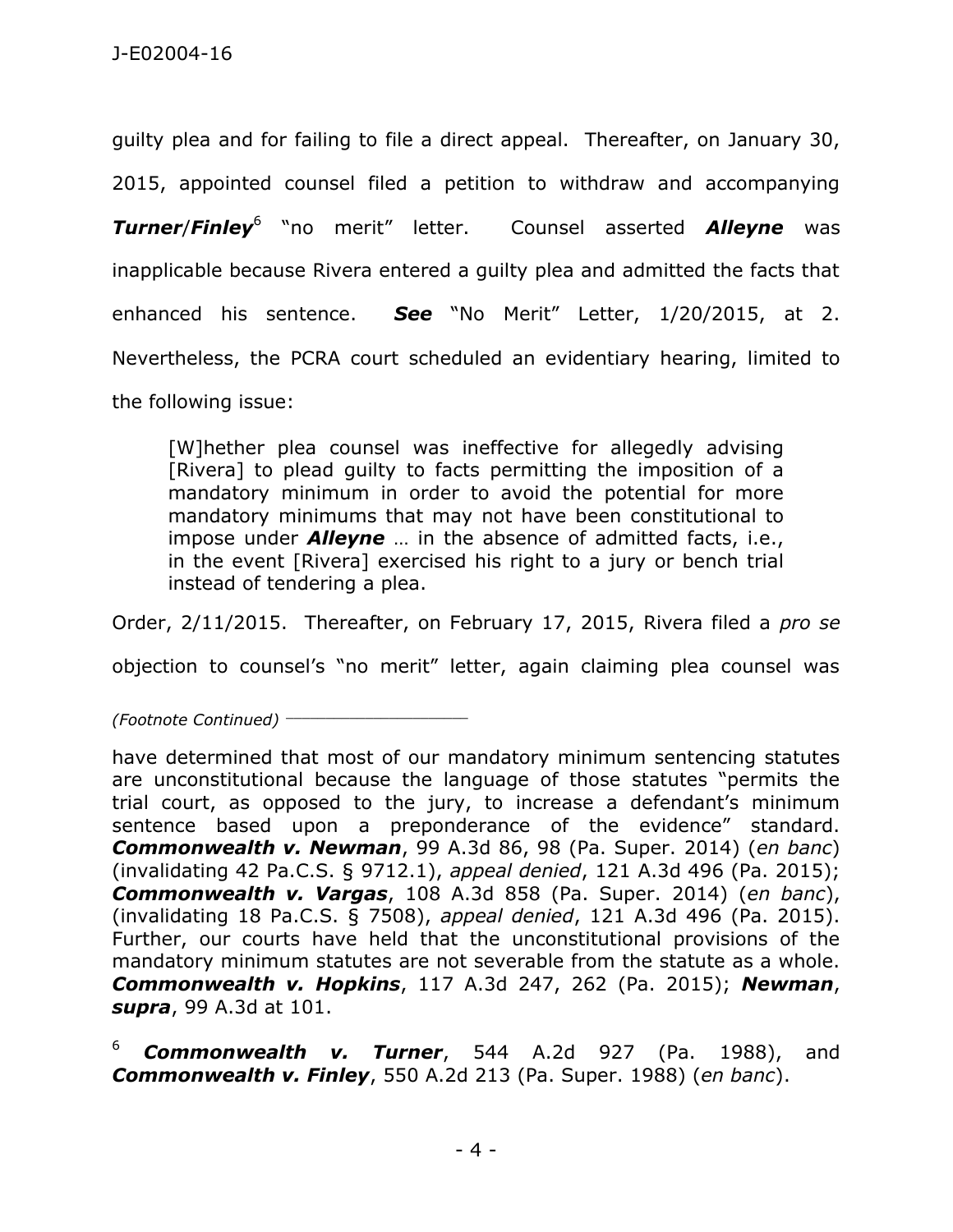ineffective for "advising [him] to plead to an unlawful mandatory minimum sentence" in light of *Alleyne*, and for failing to file a direct appeal. *See* Objections to No-Merit Letter, 2/17/2015, at 1. In response, the PCRA court entered an order on February 19, 2015, directing, in relevant part: "[I]n addition to the issue specified in our previous Order dated February 11, 2015, the parties shall also litigate at the scheduled [PCRA] hearing the issue of whether plea counsel was ineffective for failing to file a direct appeal on behalf of [Rivera]." Order, 2/19/2015.

The PCRA court conducted an evidentiary hearing on April 15, 2015. Thereafter, on May 7, 2015, the court entered an order granting Rivera PCRA relief. Specifically, the court found plea counsel was ineffective for failing to consult, *sua sponte*, with Rivera regarding whether he wished to file a direct appeal. *See* Order 5/7/2015, at n.1. Accordingly, the PCRA court reinstated Rivera's post-sentence and direct appeal rights *nunc pro tunc*. The court explained it reinstated Rivera's post-sentence rights because of "the nature of the non-frivolous issue that [Rivera] raises and the fact that [Rivera's] sentence was the product of a negotiated plea[.]" Order, 5/7/2015 at n.1. This timely Commonwealth appeal followed.<sup>7</sup>

 $<sup>7</sup>$  On May 13, 2015, the PCRA court ordered the Commonwealth to file a</sup> concise statement of errors complained of on appeal pursuant to Pa.R.A.P. 1925(b). The Commonwealth complied with the court's directive, and filed a concise statement on May 28, 2015. This Court subsequently certified the appeal for *en banc* review, *sua sponte*, on January 13, 2016.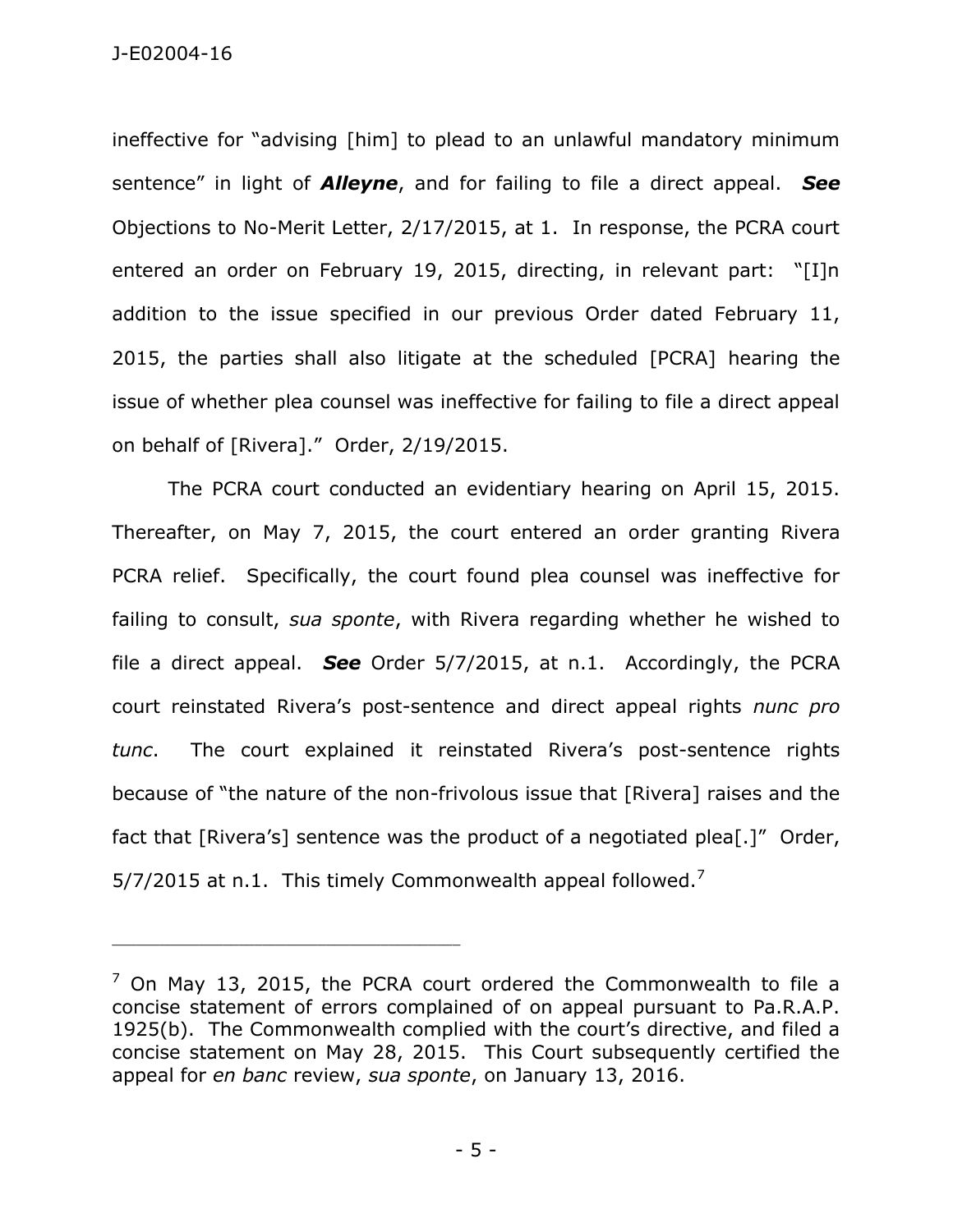The Commonwealth frames the issue on review as follows:

Whether the [PCRA] court erred in granting [Rivera's] PCRA petition by reinstating the right to file a post-sentence motion and direct appeal *nunc pro tunc* where [Rivera] pled guilty and received an agreed upon sentence?

Commonwealth's Brief at 5.

#### THE PCRA COURT'S DECISION:

Before we address the Commonwealth's argument, by way of background, we must first summarize the PCRA court's findings with respect to all of the claims raised in Rivera's petition. First, the court concluded Rivera failed to establish plea counsel was ineffective for advising him to enter a guilty plea that included a Section 7508 mandatory minimum sentence. PCRA Court Opinion, 6/23/2015, at 7. Despite the fact the *Alleyne* decision had been filed seven months earlier, plea counsel testified at the evidentiary hearing it was her understanding *Alleyne* "didn't apply" since the "state of the law in Pennsylvania at the time [Rivera entered his plea] was that the mandatory minimums were still in effect." N.T., 4/15/2015, at 33-34. Likewise, the PCRA court explained:

[A]t the time [Rivera] was sentenced on January 23, 2014 and throughout the period available to him to seek direct review, no appellate court had yet declared 18 Pa.C.S.A. § 7508 unconstitutional in its entirety and incapable of severance; thus, pleading to a mandatory sentence under that section was still a viable option in this Commonwealth.

PCRA Court Opinion, 6/23/2015, at 7.

The PCRA court also emphasized the benefit Rivera received by accepting the plea agreement. In exchange for his guilty plea to three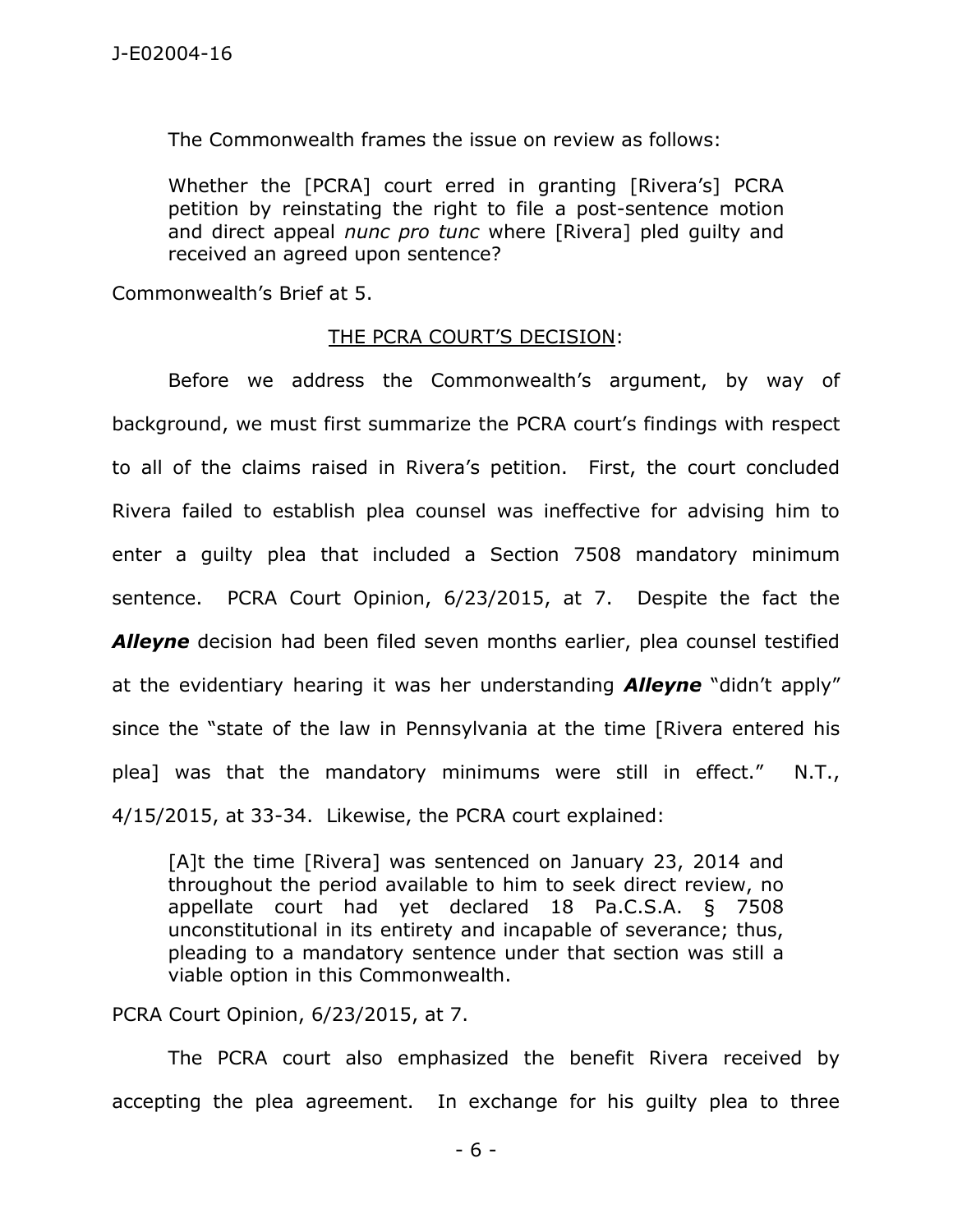counts of PWID and one count of possession of marijuana, the Commonwealth withdrew **eleven** other charges. *See id.* at 7. Moreover, although the plea agreement included the aforementioned mandatory minimum sentence, the court observed "it saved [Rivera] from potential consecutive sentences, if convicted on all fifteen charges at trial, that would have far exceeded the four and one-half (4½) to nine (9) years he received as a result of the plea." *Id.* at 8. Indeed, the three PWID heroin charges alone each carried a statutory maximum sentence of 30 years' imprisonment. *See id.* Accordingly, the PCRA court found because Rivera could legally enter a plea that included a Section 7508 mandatory minimum sentence at the time of his colloquy, and counsel had a reasonable basis for advising Rivera to accept the plea offered, Rivera failed to demonstrate plea counsel was ineffective. *See id.* at 8-9.

The PCRA court also found Rivera failed to establish counsel was ineffective for neglecting to file a **requested** direct appeal. *See id.* at 9. Rivera claimed he sent a letter to counsel less than a week after entering his plea, requesting she file a motion to modify his sentence and an appeal. *See* N.T., 4/15/2015, at 13. He also introduced into evidence a copy of that purported letter. *See id.* However, counsel testified she never received the letter, and that if she had, she would have "[a]bsolutely" contacted Rivera to discuss his options. *Id.* at 31. The PCRA court found Rivera failed to demonstrate he mailed the purported letter to counsel, and credited counsel's testimony that she never received a letter directing her to file an

- 7 -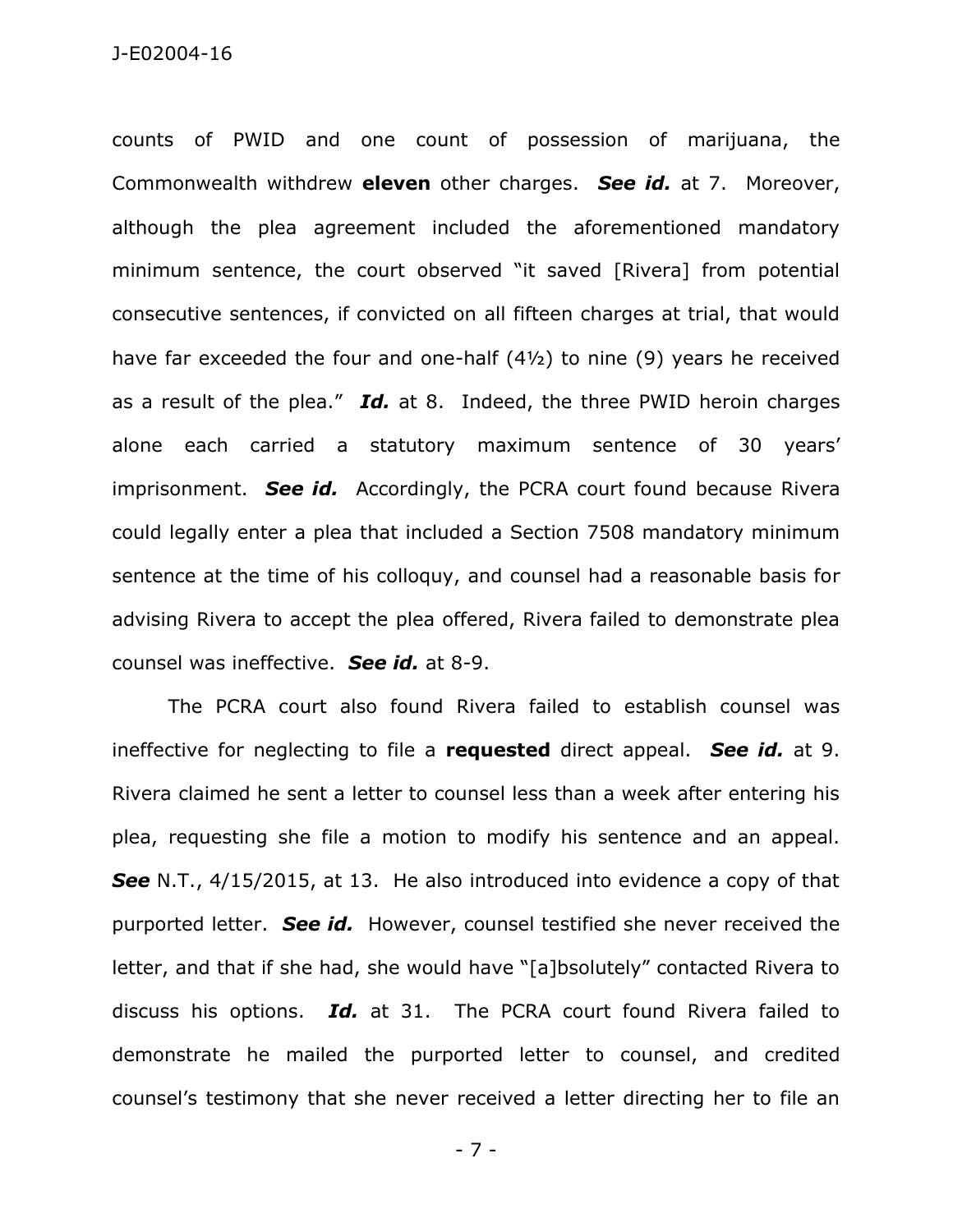appeal. *See* PCRA Court Opinion, 6/23/2015, at 9. Consequently, the court concluded Rivera failed to demonstrate counsel disregarded his request to file a direct appeal.

Nevertheless, the PCRA court found Rivera's constitutional rights were violated "by plea counsel's failure to consult *sua sponte* with [Rivera] regarding whether he wished to file a direct appeal because there was a non-frivolous issue that [he] could have raised regarding the constitutionality of his plea under *Alleyne*, *supra*." *Id.* at 10. Although no Pennsylvania court had invalidated Section 7508 before Rivera's direct appeal time period had expired, the PCRA court explained:

It cannot be gainsaid, in the light of the the quickly developing history of ensuing appellate decisional law on the constitutionality of mandatory minimums after *Alleyne*, *supra* that a challenge to the imposition of the mandatory minimum in section 7508 of the Crimes Code in the context of a plea bargain would have arguable legal merit.

Id. at 11. Further, the court emphasized it was not "holding counsel responsible for failing to anticipate a change in the law," but rather, "[t]he writing, so to speak, was already on the wall." *Id.* at 12. The PCRA court summarized its ruling as follows:

The basis for our decision is a narrow one; it is not the underlying merit of [Rivera's] legality of sentence claim, but it is only the efficacy of counsel's stewardship in connection with her post-sentence responsibilities towards [Rivera]. The grievance is one relating to the compromise of [Rivera's] direct appeal rights, not whether [Rivera's] non-frivolous issue concerning the constitutionality of the application by the Commonwealth of a "constitutionally infirm" mandatory minimum to induce a guilty plea by [Rivera] is or should be declared right or wrong.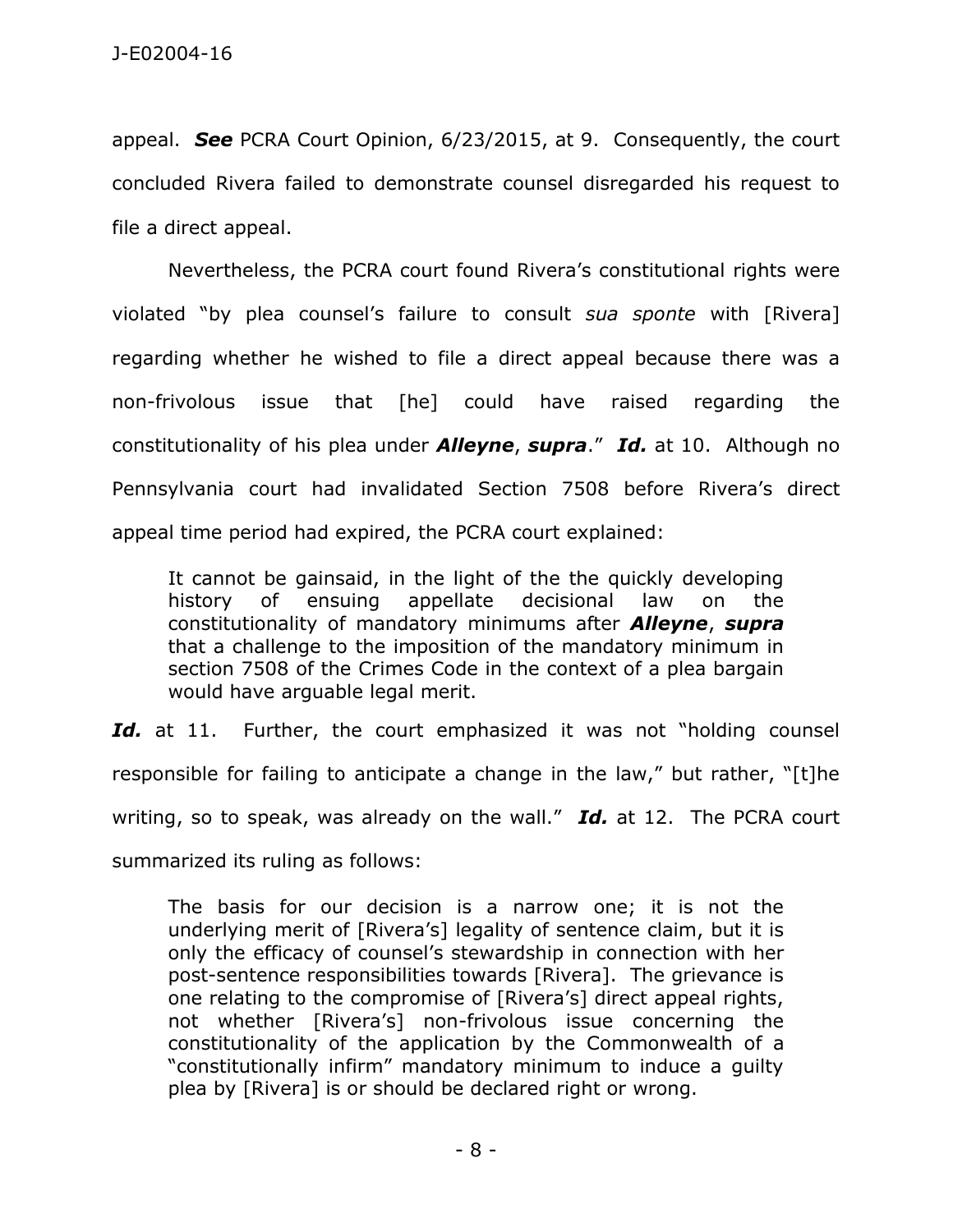J-E02004-16

Id. at 12-13. In addition, the court also (1) restored Rivera's right to file a post-sentence motion, "[b]ecause some issues that he may want to raise, such as a motion to withdraw his guilty plea, are dependent upon their preservation in the lower court[;]" and (2) refused to unilaterally reduce Rivera's sentence because it was the product of a negotiated plea agreement, the terms of which were agreed to, and relied upon, by both parties. *Id.* at 13-14. With this background in mind, we proceed to an examination of the Commonwealth's argument on appeal.

#### COMMONWEALTH'S ARGUMENT

The Commonwealth contends the PCRA court erred in restoring Rivera's post-sentence and direct appeal rights *nunc pro tunc* because Rivera knowingly and voluntarily entered a negotiated guilty plea. Specifically, it asserts the court's determination that counsel had a duty to consult with Rivera, *sua sponte*, about the filing of a direct appeal, conflicts with the court's concomitant finding that counsel had a reasonable basis for advising Rivera to accept the plea agreement.<sup>8</sup> **See** Commonwealth's Brief at 27.

<sup>8</sup> The Commonwealth asks:

\_\_\_\_\_\_\_\_\_\_\_\_\_\_\_\_\_\_\_\_\_\_\_\_\_\_\_\_\_\_\_\_\_\_\_\_\_\_\_\_\_\_\_\_

Commonwealth's Brief at 27.

If trial counsel had a reasonable basis for recommending the plea agreement to defendant, which defendant accepted, why would trial counsel have a constitutional duty to *sua sponte* consult with defendant about the filing of a direct appeal from his agreed upon sentence?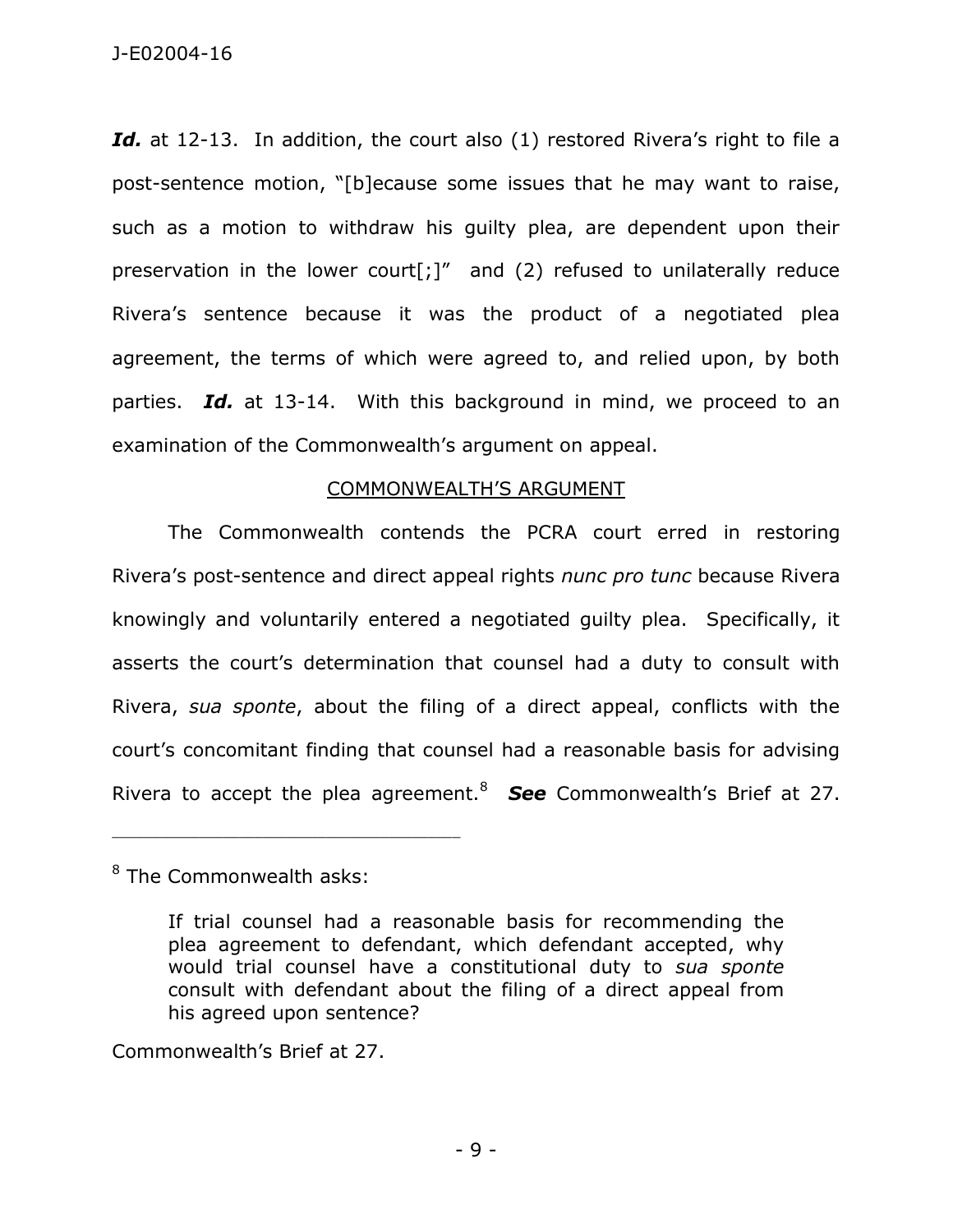Indeed, the Commonwealth emphasizes there was no change in the law regarding the effect of *Alleyne* on Pennsylvania's mandatory minimum sentencing statutes during the 30-day period between the imposition of Rivera's sentence and the expiration of the time period for filing a direct appeal. *See id.*

Further, the Commonwealth insists Rivera cannot challenge his negotiated sentence where, as here, he received "the sentence bargained for." *Id.* at 31. It asserts: "There is no authority to permit a challenge to the discretionary aspects of a sentence, where there is a plea agreement, which contains a negotiated sentence, which is accepted and imposed by the sentencing court." *Id.* at 30. Rather, Rivera's only opportunity for relief was to seek to withdraw his guilty plea, which, the Commonwealth notes, is limited to "challenges to voluntariness, jurisdiction of the court, and the lawfulness of the sentence." *Id.* at 28-29. Moreover, the Commonwealth contends all of those issues could "be all litigated within the context of a PCRA petition without the need to file a post-sentence motion and/or direct appeal *nunc pro tunc*." *Id.* at 29.

With regard to the PCRA court's specific finding that plea counsel had a duty to consult with Rivera, the Commonwealth maintains Rivera's only objective was to reduce his negotiated sentence, and, under the relevant case law, a court should consider "whether the defendant received the sentence bargained for as part of the plea[.]" *Id.* at 31, 34, *citing Roe v. Flores-Ortega*, 528 U.S. 470 (2000), and *Commonwealth v. Maynard*,

- 10 -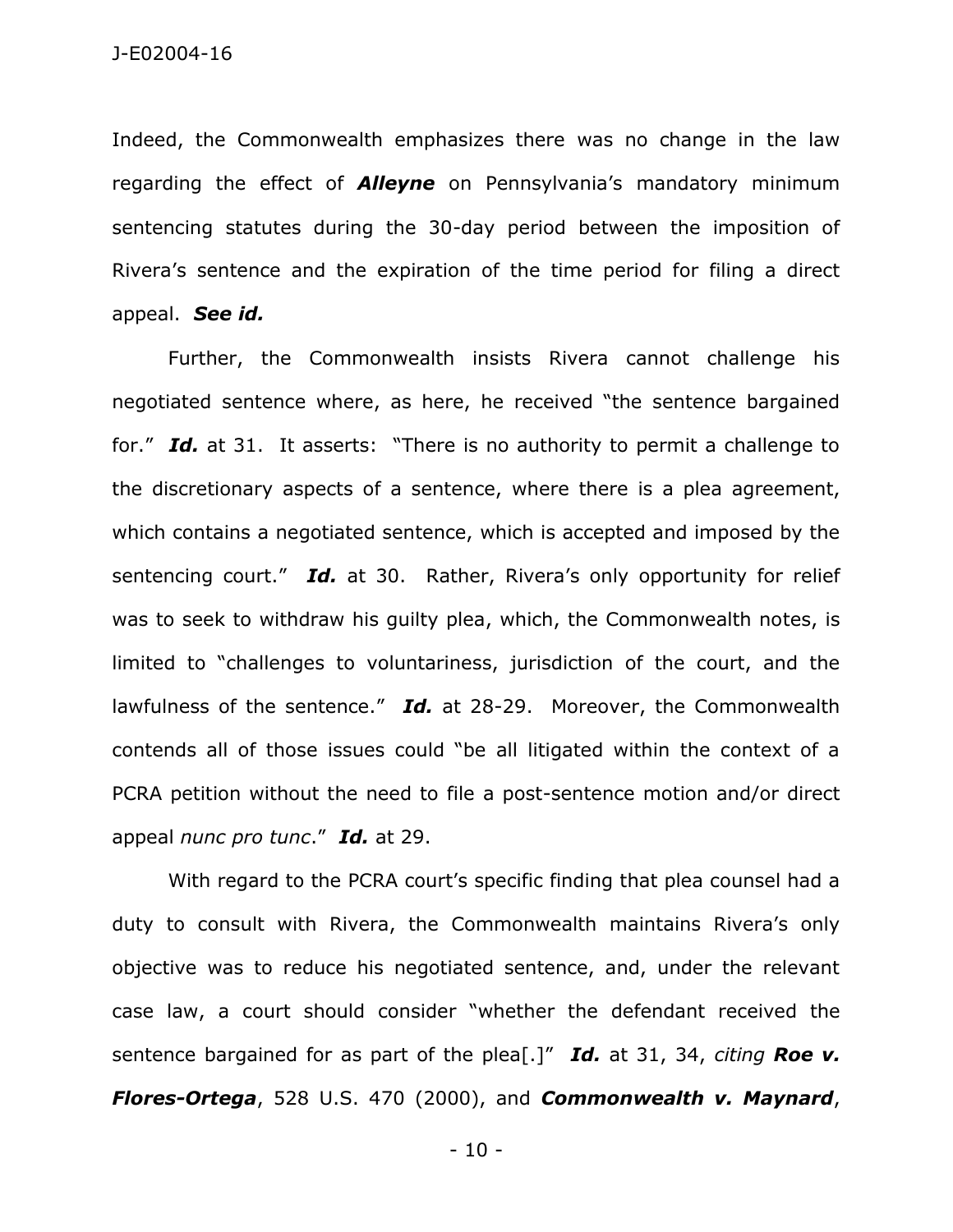900 A.2d 395 (Pa. 2006). Because Rivera did so in the present case, the Commonwealth argues counsel was not required to perform what would have been "a useless act." *Id.* at 31.

Moreover, the Commonwealth maintains the PCRA court's ruling improperly imposes upon counsel a duty to anticipate a change in the law. *See id.* at 42. Indeed, early decisions of this Court applying *Alleyne*, did not address the severability of the mandatory minimum statutes, and found no constitutional violation if the facts necessary to establish the application of the mandatory minimum sentence were either determined by a jury or stipulated to by the defendant. *See id.* at 39-41, *citing Commonwealth v. Munday*, 78 A.3d 661, 666 (Pa. Super. 2013) (declining to address, *sua sponte*, whether mandatory minimum statute at 42 Pa.C.S. § 9712.1 was facially invalid in light of *Alleyne*); *Commonwealth v. Watley*, 81 A.3d 108, 120-121 (Pa. Super. 2013) (*en banc*) (finding no *Alleyne* violation when jury convicted defendant of firearms charges, which established facts necessary for application of mandatory minimum), *appeal denied*, 95 A.3d 277 (Pa. 2014); *Commonwealth v. Tobin*, 89 A.3d 663, 665 n.1 (Pa. Super. 2014) (commenting that *Alleyne* did not invalidate defendant's mandatory minimum sentence because defendant "pled guilty and admitted to possession of twenty marijuana plants"); *Commonwealth v. Matteson*, 96 A.3d 1064, 1066 (Pa. Super. July 18, 2014) (finding no violation of **Alleyne** when the jury found beyond a reasonable doubt the triggering fact

- 11 -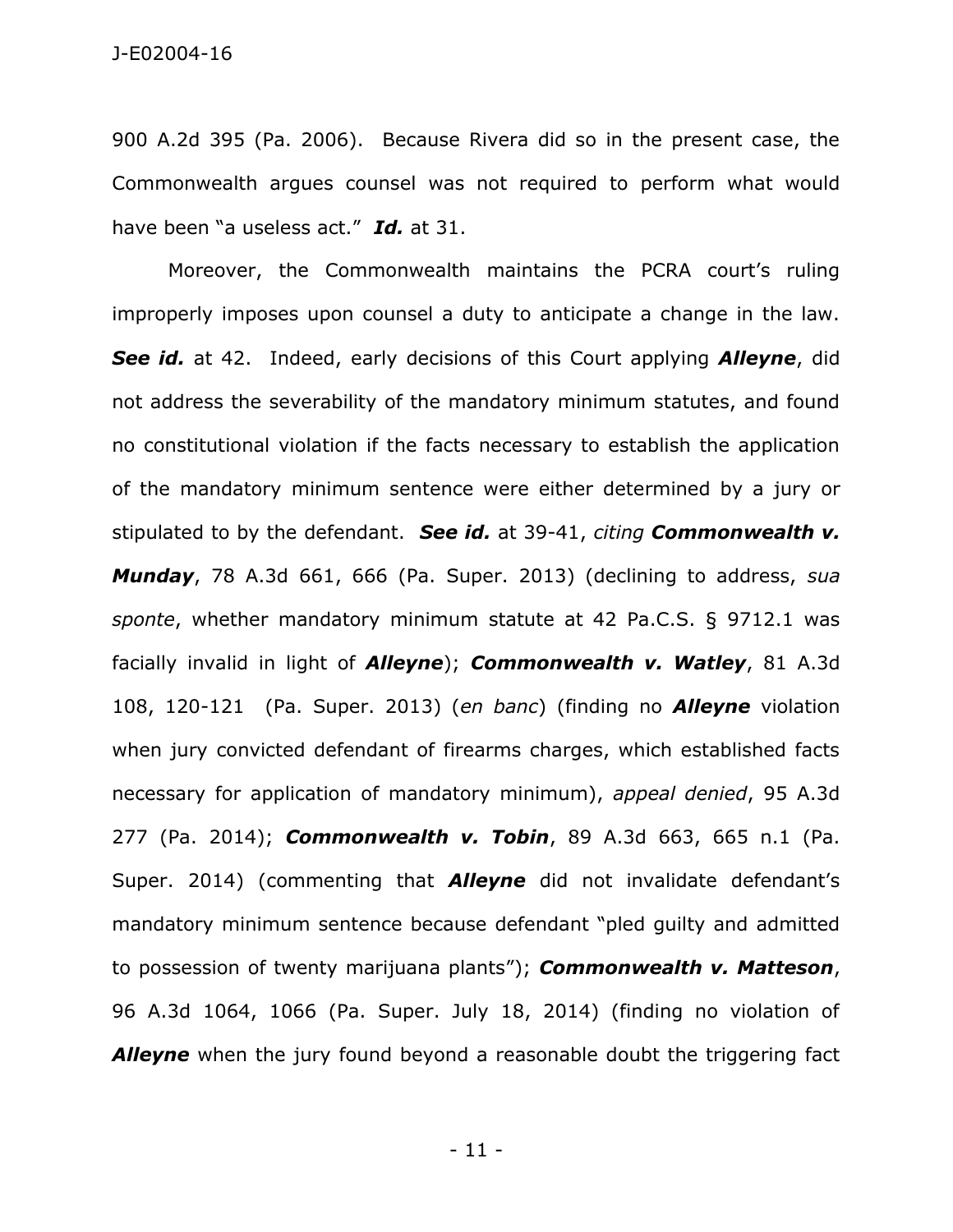for imposition of mandatory minimum by virtue of the crime charge, that is,

victim was under age of 13). The Commonwealth summarizes:

[A]t the time of [Rivera's] plea and sentencing, and for a period of time thereafter, there was Superior Court and other authority that if the facts implicating the mandatory sentence were the result of a plea agreement or submitted to the jury there was no *Alleyne* issue.

. . . .

Counsel cannot be deemed ineffective for failing to anticipate a change or development in the law.

Commonwealth's Brief at 42.

\_\_\_\_\_\_\_\_\_\_\_\_\_\_\_\_\_\_\_\_\_\_\_\_\_\_\_\_\_\_\_\_\_\_\_\_\_\_\_\_\_\_\_\_

Finally, the Commonwealth contends this Court's recent decision in *Commonwealth v. Melendez-Negron*, 123 A.3d 1087 (Pa. 2015), is not controlling because it is "inconsistent" with prior cases cited above. $9$ Commonwealth's Brief at 45. Moreover, it insists that, unlike here, the prejudice the defendant suffered in *Melendez-Negron* was apparent, since the mandatory minimum sentence he received was "double the aggravated range sentence" he would have faced had a mandatory minimum provision

 $9$  In that case, a panel of this Court determined plea counsel was ineffective for advising the defendant to accept a plea offer that incorporated one of the unconstitutional mandatory minimum sentences. *Melendez-Negron*, *supra*, 123 A.3d at 1091.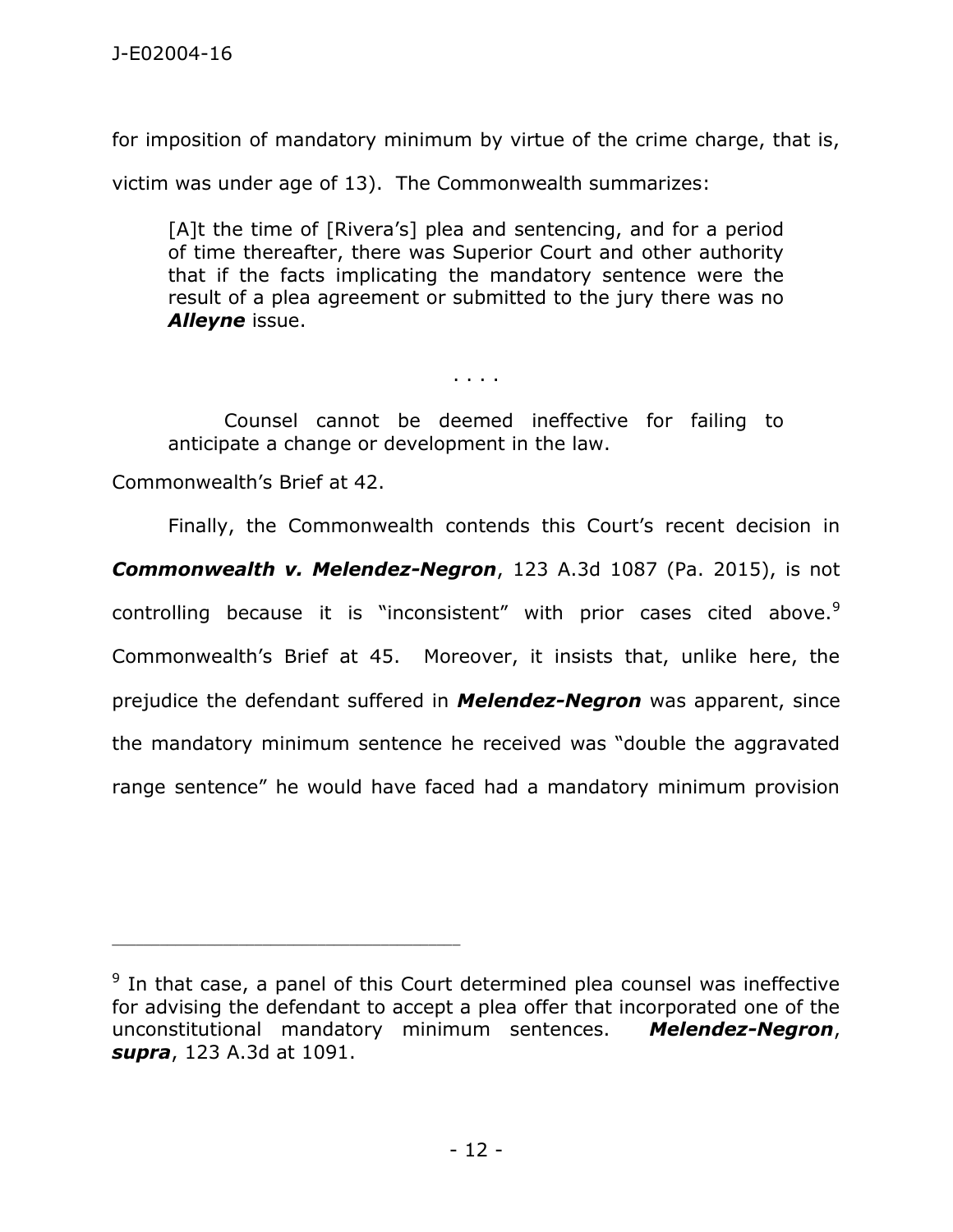not been applied.<sup>10</sup> *Id.* at 44, *citing Melendez-Negron*, *supra*, 123 A.3d at 1091.

Accordingly, the Commonwealth argues the PCRA court erred in granting Rivera PCRA relief by reinstating both his post-sentence and direct appeal rights *nunc pro tunc*.

#### **ANALYSIS**

We begin our analysis of the Commonwealth's argument with our standard of review. When reviewing an order granting PCRA relief, we must "determine whether the decision of the PCRA court is supported by the evidence of record and is free of legal error." *Melendez-Negron*, *supra*, 123 A.3d at 1090 (citation omitted). Moreover, we will not disturb the findings of the PCRA court unless those findings have no support in the certified record. *Id.* (citation omitted).

The PCRA court's ruling is based upon trial counsel's failure to consult with Rivera regarding whether Rivera wanted to file a direct appeal. In *Roe v. Flores-Ortega*, *supra*, the United States Supreme Court considered trial counsel's duty in those cases where a defendant does not clearly convey to

 $10$  Conversely, in the present case, Rivera's aggravated range sentence for the PWID charge of 2.1 grams of heroin was 36 months' imprisonment, the same as the mandatory minimum imposed. *See* Guideline Sentence Form, 1/24/2014, PWID 2.1 grams. If the trial court had then imposed consecutive sentences in the standard range for the remaining two PWID convictions, Rivera would have faced, at least, a seven to 14 year sentence. *See* Guideline Sentence Form, 1/24/2014, PWID 0.56 grams and 0.24 grams.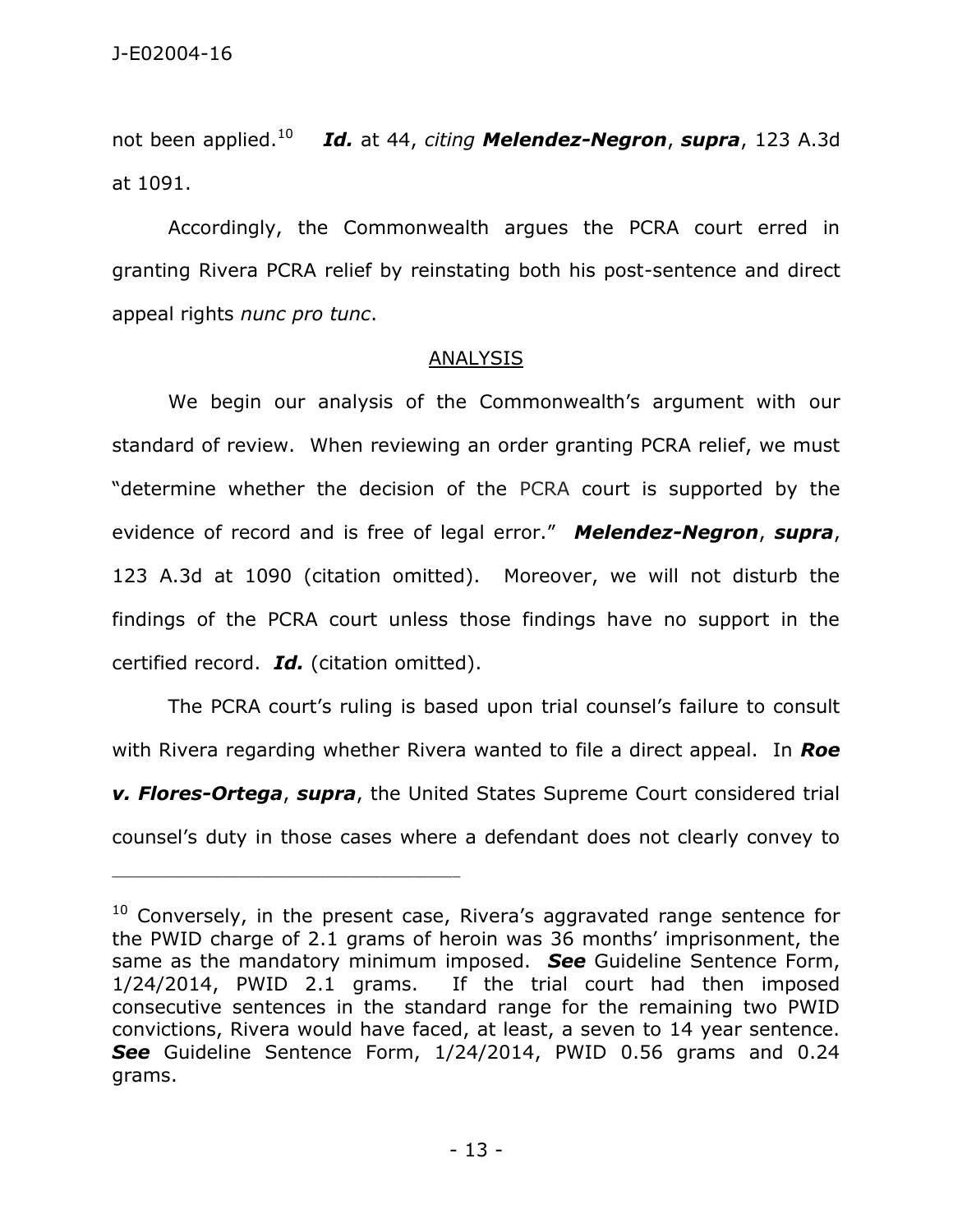counsel whether or not he wishes to file a direct appeal. *Id.* at 477. The

Court held:

[C]ounsel has a constitutionally imposed duty to **consult** with the defendant about an appeal when there is reason to think either (1) that a rational defendant would want to appeal (for example, because there are nonfrivolous grounds for appeal), or (2) that this particular defendant reasonably demonstrated to counsel that he was interested in appealing. In making this determination, courts must take into account all the information counsel knew or should have known. Although not determinative, a highly relevant factor in this inquiry will be whether the conviction follows a trial or a guilty plea, both because a guilty plea reduces the scope of potentially appealable issues and because such a plea may indicate that the defendant seeks an end to judicial proceedings. Even in cases when the defendant pleads guilty, the court must consider such factors as whether the defendant received the sentence bargained for as part of the plea and whether the plea expressly reserved or waived some or all appeal rights. Only by considering all relevant factors in a given case can a court properly determine whether a rational defendant would have desired an appeal or that the particular defendant sufficiently demonstrated to counsel an interest in an appeal.

*Id.* at 480 (emphasis supplied). Further, the *Flores-Ortega* Court also held that in order to satisfy the prejudice prong of the ineffectiveness test, "a defendant must demonstrate that there is a reasonable probability that, but for counsel's deficient failure to consult with him about an appeal, he would have timely appealed." *Id.* at 484. *See Commonwealth v. Touw*, 781 A.2d 1250, 1254-1255 (Pa. Super. 2001) (applying *Flores-Ortega* and finding (1) counsel's discussions with defendant's parents regarding futility of appeal did not satisfy counsel's duty to consult with defendant, and (2) counsel's belief that appeal would "not likely" result in reduced sentence was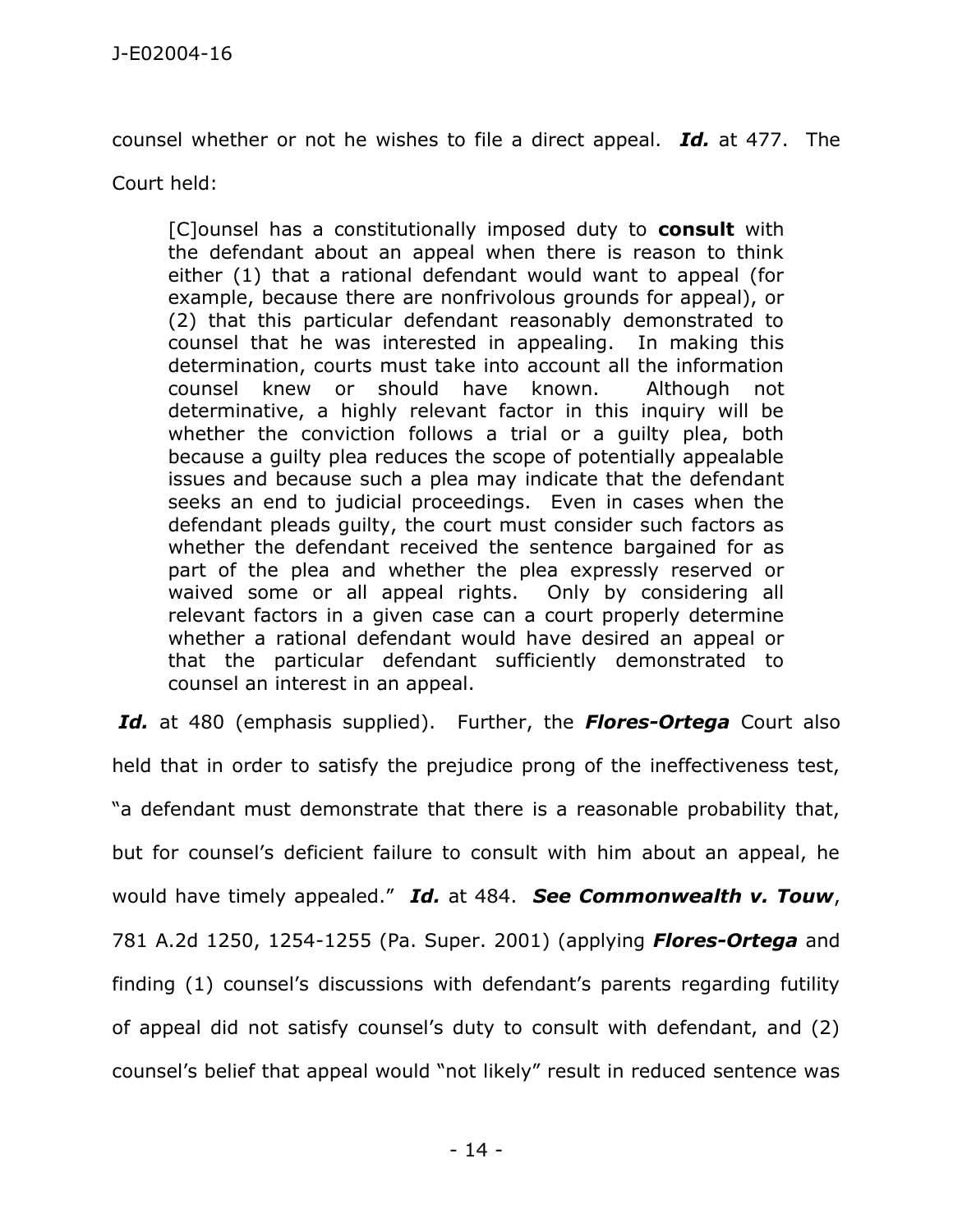irrelevant when counsel believed court misapplied sentencing guidelines; remanding for credibility determination as to whether defendant would have timely appealed "but for counsel's failure to consult.").

Here, as noted above, the PCRA court concluded plea counsel was ineffective for failing to consult with Rivera regarding whether he wished to appeal the non-frivolous issue concerning the legality of his negotiated sentence. *See* PCRA Court Opinion, 6/23/2015, at 10. The Commonwealth first argues this holding conflicts with the PCRA court's concomitant finding that trial counsel was not ineffective for advising Rivera to accept the plea offer. We disagree.

It is undisputed *Alleyne* was decided seven months before Rivera entered his guilty plea. However, as the Commonwealth points out, in early decisions interpreting *Alleyne*, this Court found "if the facts implicating the mandatory sentence were the result of a plea agreement or submitted to the jury there was no *Alleyne* issue." Commonwealth's Brief at 42. *See Tobin*, *supra*; *Matteson*, *supra*.

Indeed, it was not until our decision in *Newman*, *supra*, filed in August of 2014, that an *en banc* panel held Pennsylvania's mandatory minimum sentencing statutes, which permitted a trial court to increase a defendant's minimum sentence based upon a preponderance of the evidence standard, were unconstitutional under *Alleyne* and incapable of severance. After *Newman*, this Court consistently rejected any harmless error analysis that attempted to circumvent the plain language of the statutes. *See*

- 15 -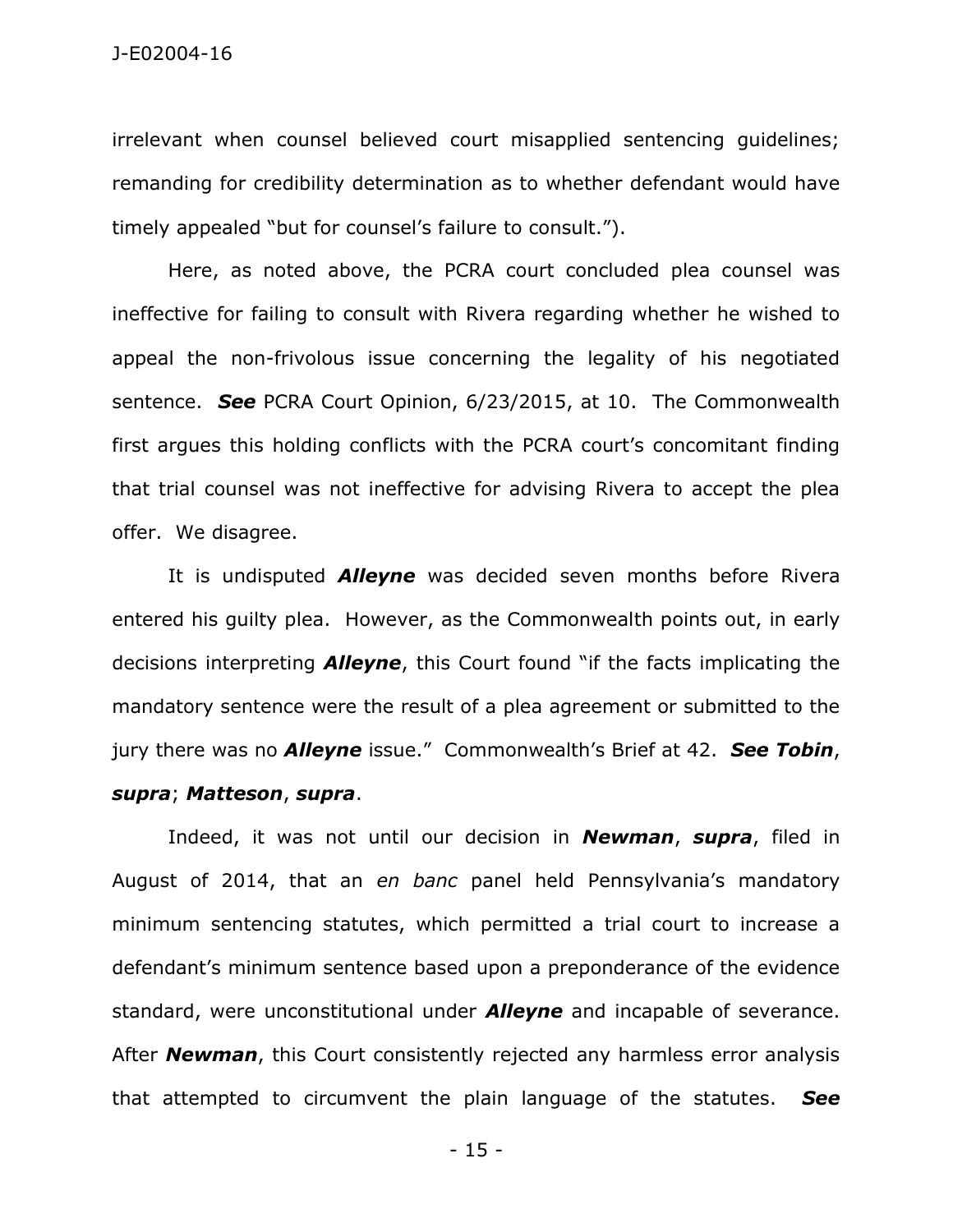J-E02004-16

*Commonwealth v. Valentine*, 101 A.3d 801, 811 (Pa. Super. October 3, 2014) (rejecting argument that submitting factual prerequisite of mandatory minimum statute to the jury would satisfy *Alleyne*; "[b]y asking the jury to determine whether the factual prerequisites … had been met, the trial court effectively determined that the unconstitutional provisions [of the statutes] were severable."), *appeal denied*, 124 A.3d 309 (Pa. 2015); *Commonwealth v. Fennell*, 105 A.3d 13, 20 (Pa. Super. November 21, 2014) (rejecting argument that defendant's stipulation to amount of drugs recovered satisfies mandate of *Alleyne*; "both *Newman* and *Valentine* unequivocally state that creating a new procedure in an effort to impose a mandatory minimum sentence is solely within the province of the legislature."), *appeal denied*, 121 A.3d 494 (Pa. 2015); *Commonwealth v. Wolfe*, 106 A.3d 800, 806 (Pa. Super. December 24, 2014) ("In our view, *Newman* abrogated this Court's decision in *Matteson*.").

Therefore, at the time Rivera entered his plea, the decisions interpreting *Alleyne* implied that Rivera could legally stipulate to the amount of drugs recovered, and agree to the imposition of the mandatory minimum sentence under Section 7508. Consequently, the PCRA court properly determined counsel had a reasonable basis for advising Rivera to accept the plea, based upon the harsher sentence Rivera would have faced had he proceeded to trial.

However, when considering whether counsel violated her duty to consult with Rivera regarding the filing of a direct appeal, our focus shifts to

- 16 -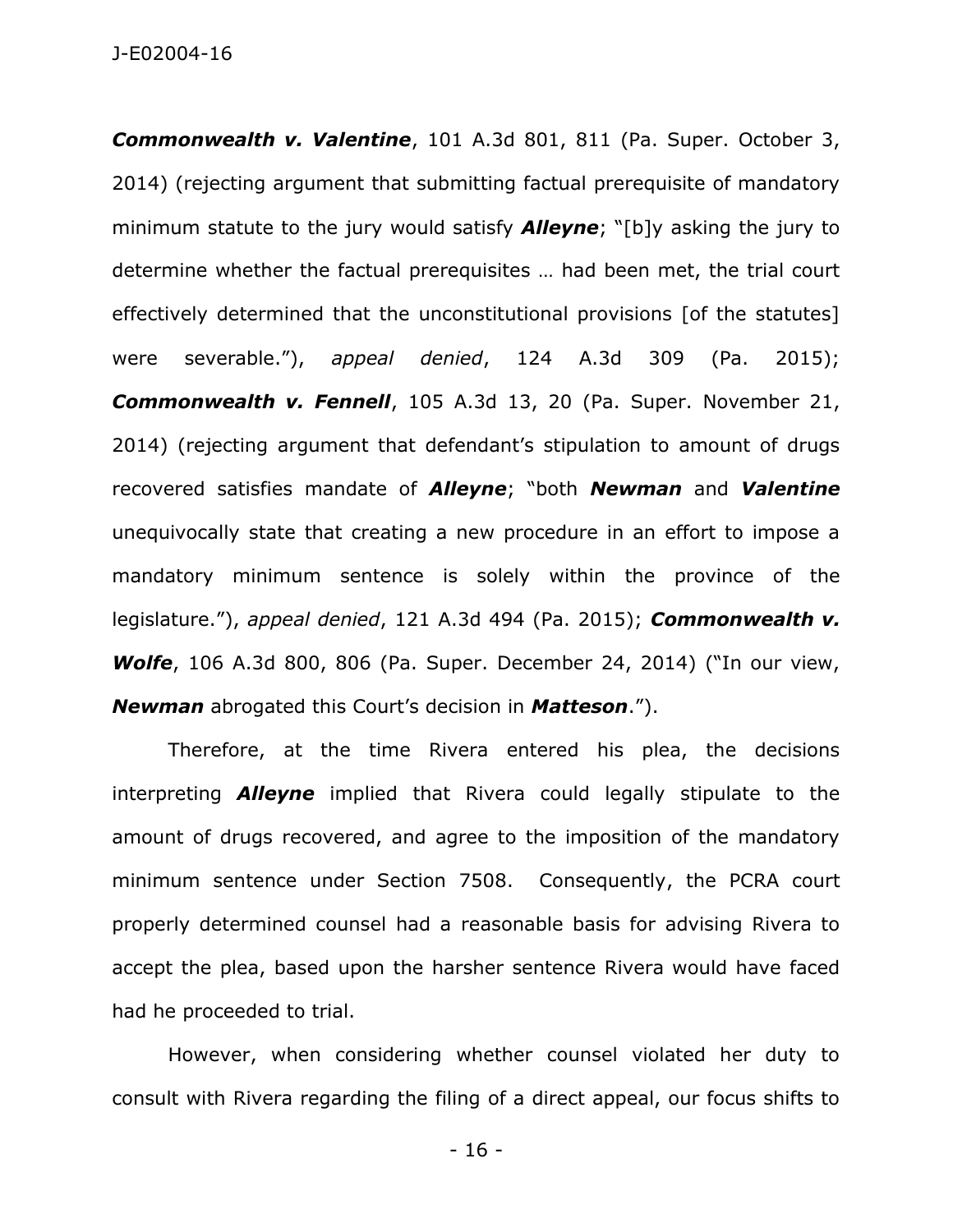a determination of whether a reasonable defendant would want to appeal, that is, whether there were non-frivolous grounds for an appeal. *See Flores Ortega*, *supra*. The PCRA court concluded there were, and we agree.

There is no dispute Rivera was not aware of the *Alleyne* decision, and its possible ramifications on mandatory minimum sentencing statutes, at the time he entered his plea. Moreover, while the early decisions interpreting *Alleyne* supported the legality of his plea, the PCRA court found "[c]ertainly, a legitimate argument could reasonably have been made at the time [he] was sentenced that, due to *Alleyne*, *supra*, a mandatory minimum sentence cannot be imposed even in the context of a plea bargain[.] $^{\prime\prime}^{11}$ PCRA Court Opinion, 6/23/2015, at 11. By failing to discuss the option of an appeal with Rivera and the potential ramifications of the *Alleyne* decision, trial counsel deprived him of the opportunity to appeal his guilty plea. It is important to emphasize we are not faulting counsel for failing to anticipate a change in the law. Rather, we find counsel failed to provide Rivera with all the relevant information he needed to determine whether to file a direct appeal. While counsel may have believed Rivera's sentence was not violative of *Alleyne* - which was relevant in determining whether counsel

<sup>11</sup> Indeed, the defendants in both *Newman* and *Fennell* appealed judgments of sentence that were imposed **before** Rivera's sentence. *See Newman*, *supra* (judgment of sentence imposed June 13, 2012); *Fennell*, *supra* (judgment of sentence imposed August 12, 2013).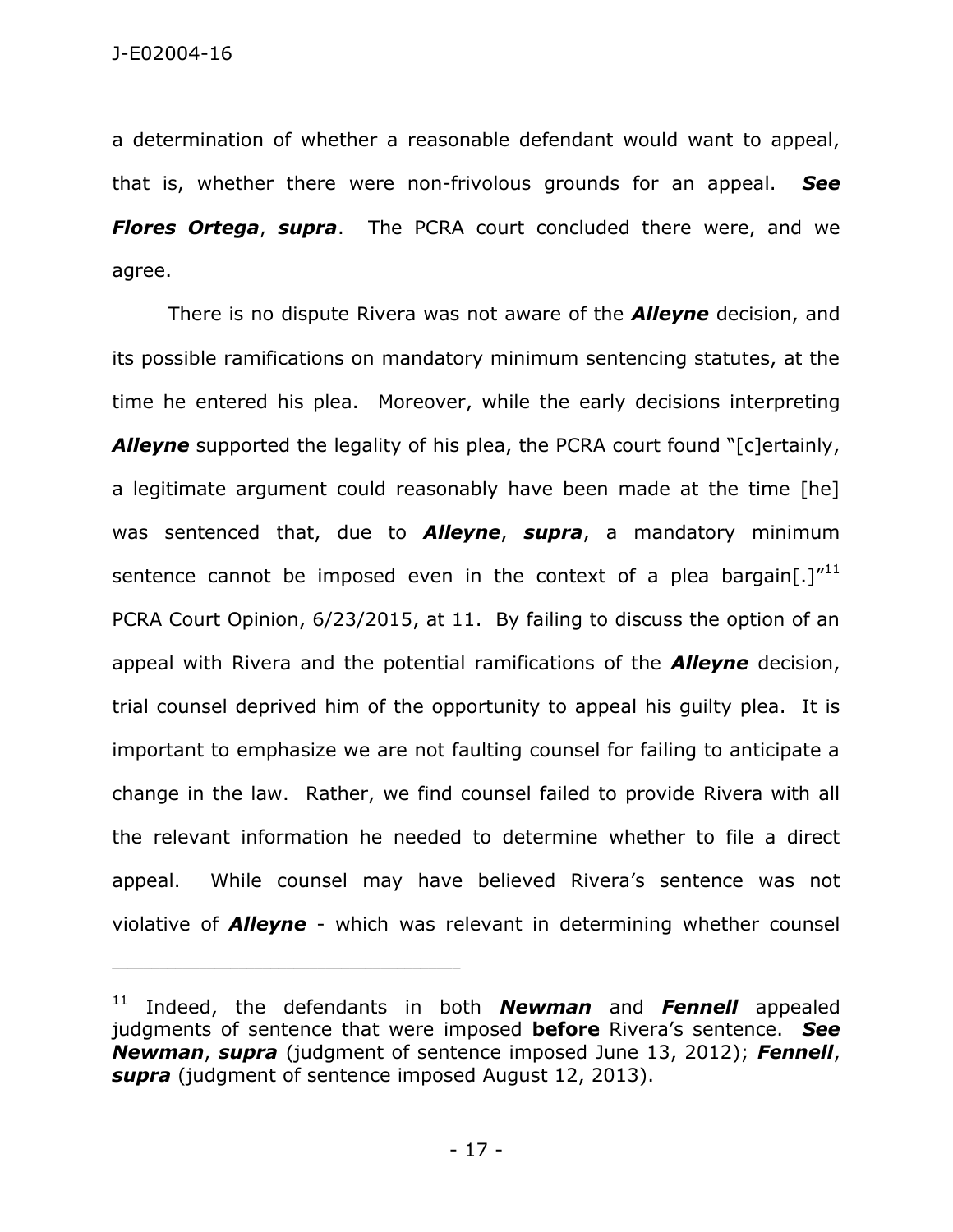J-E02004-16

had a reasonable basis for advising Rivera to accept the plea – the *Allenye* decision presented a non-frivolous issue for appeal, particularly when counsel acknowledged Rivera was not pleased with his sentence. *See* N.T., 4/15/2015, at 29-30. Counsel's belief that an appeal would likely be unsuccessful is not the determinative factor. *See Touw*, *supra*. Accordingly, we conclude the PCRA court's ruling that counsel was not ineffective for failing to advise Rivera to accept the plea, does not conflict with its simultaneous ruling that counsel was ineffective for failing to consult with Rivera regarding whether he wanted to file an appeal.

The Commonwealth also contends Rivera is not permitted to challenge the discretionary aspects of his negotiated sentence because he received "the sentence he bargained for." Commonwealth's Brief at 31. However, it fails to recognize that Rivera's *Alleyne* argument is a challenge to the **legality** of his sentence. *See Newman*, *supra*, 99 A.3d at 90 ("[A] challenge to a sentence premised upon *Alleyne* … implicates the legality of the sentence and cannot be waived on appeal."). *But see Commonwealth v. Barnes*, 122 A.3d 1034 (Pa. 2015) (granting appeal to consider, *inter alia*, whether an *Alleyne* claim raises a challenge to the legality of sentencing).

Further, with regard to the Commonwealth's assertion that Rivera can seek the relief he desires in the context of a PCRA petition, we find such an

- 18 -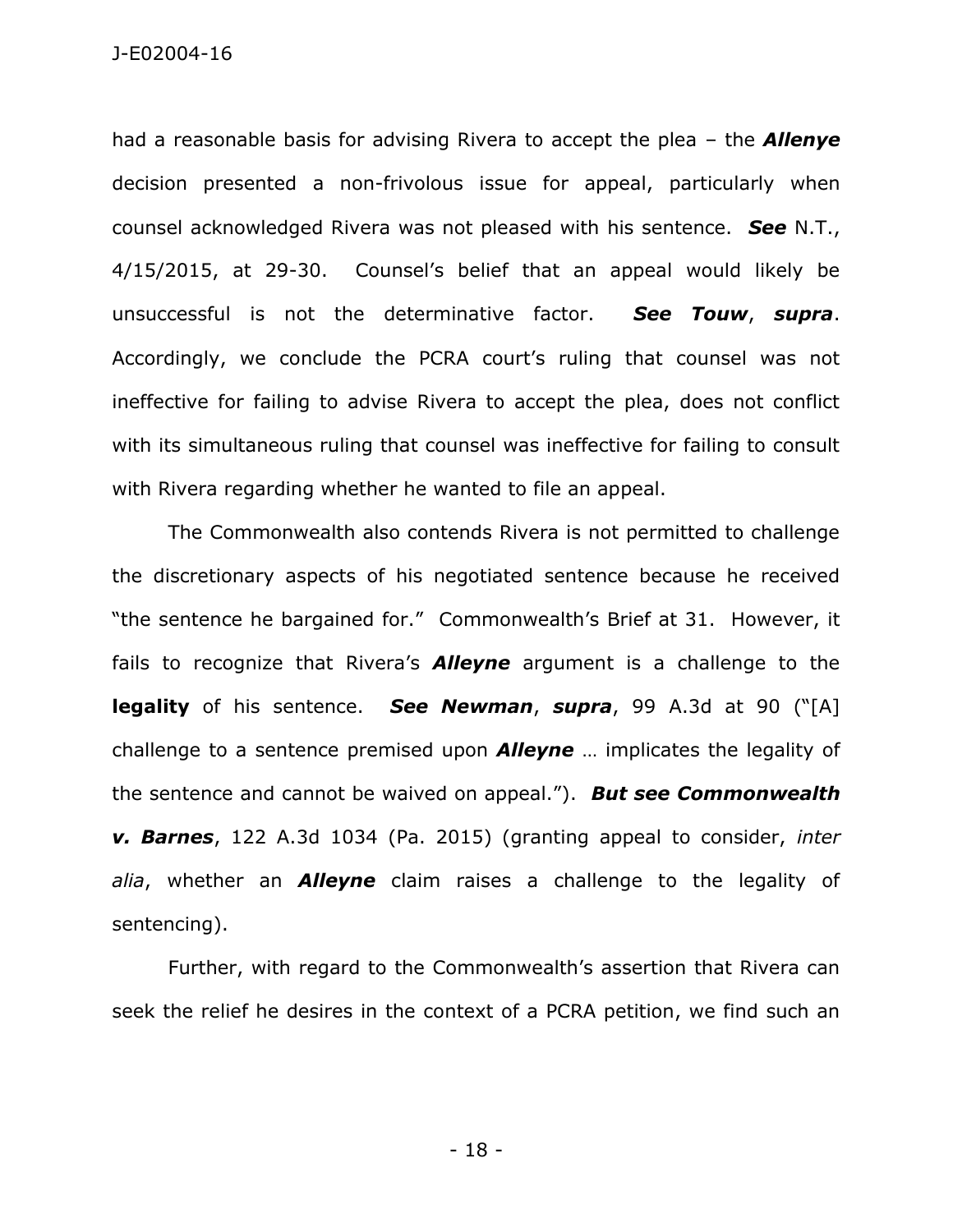argument unavailing. In Pennsylvania, every criminal defendant has a constitutional right to file a direct appeal, $12$  and while he may "relinquish his appellate rights, this can only be accomplished through a knowing, voluntary and intelligent waiver." *Commonwealth v. Lantzy*, 736 A.2d 564, 572 (Pa. 1999). Here, Rivera could not have made a "knowing, voluntary and intelligent waiver $13$  of his direct appeal rights because counsel failed to consult with him regarding the potential illegality of his sentence. Therefore, the fact that he may be able to obtain the same relief on PCRA review is of no moment.<sup>14</sup>

<sup>12</sup> Article V, Section 9 provides:

\_\_\_\_\_\_\_\_\_\_\_\_\_\_\_\_\_\_\_\_\_\_\_\_\_\_\_\_\_\_\_\_\_\_\_\_\_\_\_\_\_\_\_\_

There shall be a right of appeal in all cases to a court of record from a court not of record; and there shall also be a right of appeal from a court of record or from an administrative agency to a court of record or to an appellate court, the selection of such court to be as provided by law; and there shall be such other rights of appeal as may be provided by law.

Pa. Const. art. V, § 9.

# <sup>13</sup> *Lantzy*, *supra*, 736 A.2d at 572.

 $14$  Moreover, his right to relief on collateral review is far from a forgone conclusion. If Rivera seeks to withdraw his plea, the PCRA court already determined plea counsel was not ineffective for advising him to enter the plea due to the state of the law at the time of the plea, and the benefit Rivera received in sentencing. Therefore, he would not be entitled to relief under 42 Pa.C.S. § 9543(a)(2)(ii). *See id.* (PCRA relief based upon ineffective assistance of counsel). Further, under subsection (a)(2)(iii), Rivera has not asserted he is innocent of the charges. *See id.* at § 9543(a)(2)(iii) (PCRA relief based upon unlawfully induced guilty plea and petitioner plead and proves he is innocent). Moreover, if he seeks solely to *(Footnote Continued Next Page)*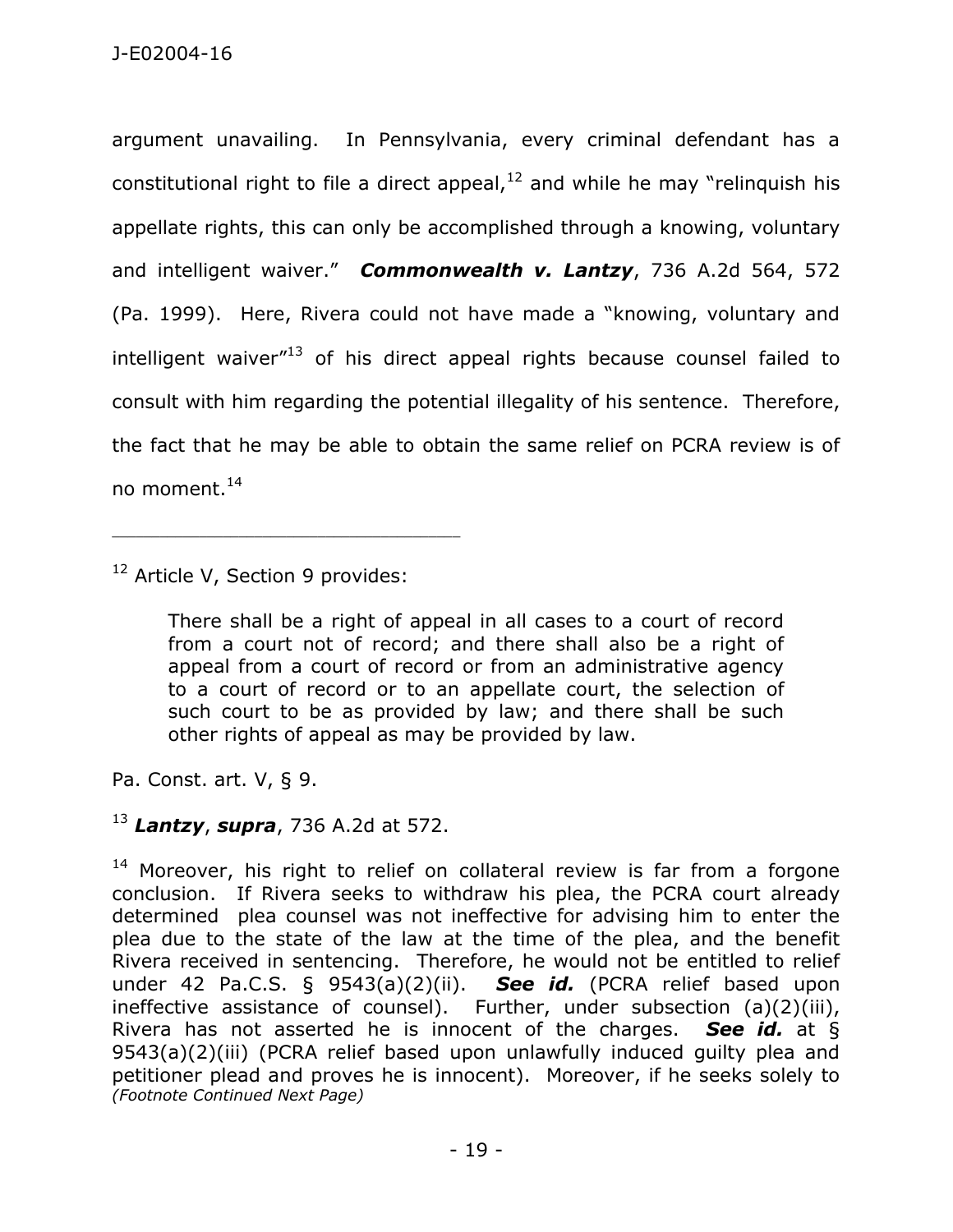Next, the Commonwealth asserts because Rivera's only objective is to reduce his negotiated sentence, and he received the sentence "he bargained for," counsel was not required to file an appeal and perform what would be "a useless act." Commonwealth's Brief at 31. In support, the Commonwealth emphasizes the following language in *Flores-Ortega*:

Although not determinative, a highly relevant factor in this inquiry will be whether the conviction follows a trial or a guilty plea, both because a guilty plea reduces the scope of potentially appealable issues and because such a plea may indicate that the defendant seeks an end to judicial proceedings. Even in cases when the defendant pleads guilty, the court must consider such factors as **whether the defendant received the sentence bargained for as part of the plea** and whether the plea expressly reserved or waived some or all appeal rights.

*Flores-Ortega*, *supra*, 528 U.S. at 480 (emphasis supplied).

While the fact Rivera received "the sentence [he] bargained for" is

certainly a legitimate consideration, the Commonwealth ignores the fact that

what Rivera "bargained for" was an illegal sentence. "Our cases clearly state

*(Footnote Continued)* \_\_\_\_\_\_\_\_\_\_\_\_\_\_\_\_\_\_\_\_\_\_\_

invalidate his illegal sentence, under subsection (a)(2)(viii), we note the state of the law of *Alleyne* claims on PCRA review is in flux. *Compare Commonwealth v. Washington*, 142 A.3d 810, 820 (Pa. 2016) (holding "*Alleyne* does not apply retroactively to cases pending on collateral review"), *with Commonwealth v. Ruiz*, 131 A.3d 54, 59-60 (Pa. Super. 2015) (invalidating sentence on collateral review under *Alleyne*; *Alleyne* was not being applied retroactively because defendant's judgment of sentence was not final when *Alleyne* was decided).

Conversely, if Rivera seeks to withdraw his plea on direct appeal, he will only have to demonstrate he entered the plea unknowingly, since counsel acknowledged she did not discuss the possible ramifications of *Alleyne* with Rivera before he accepted the plea offer.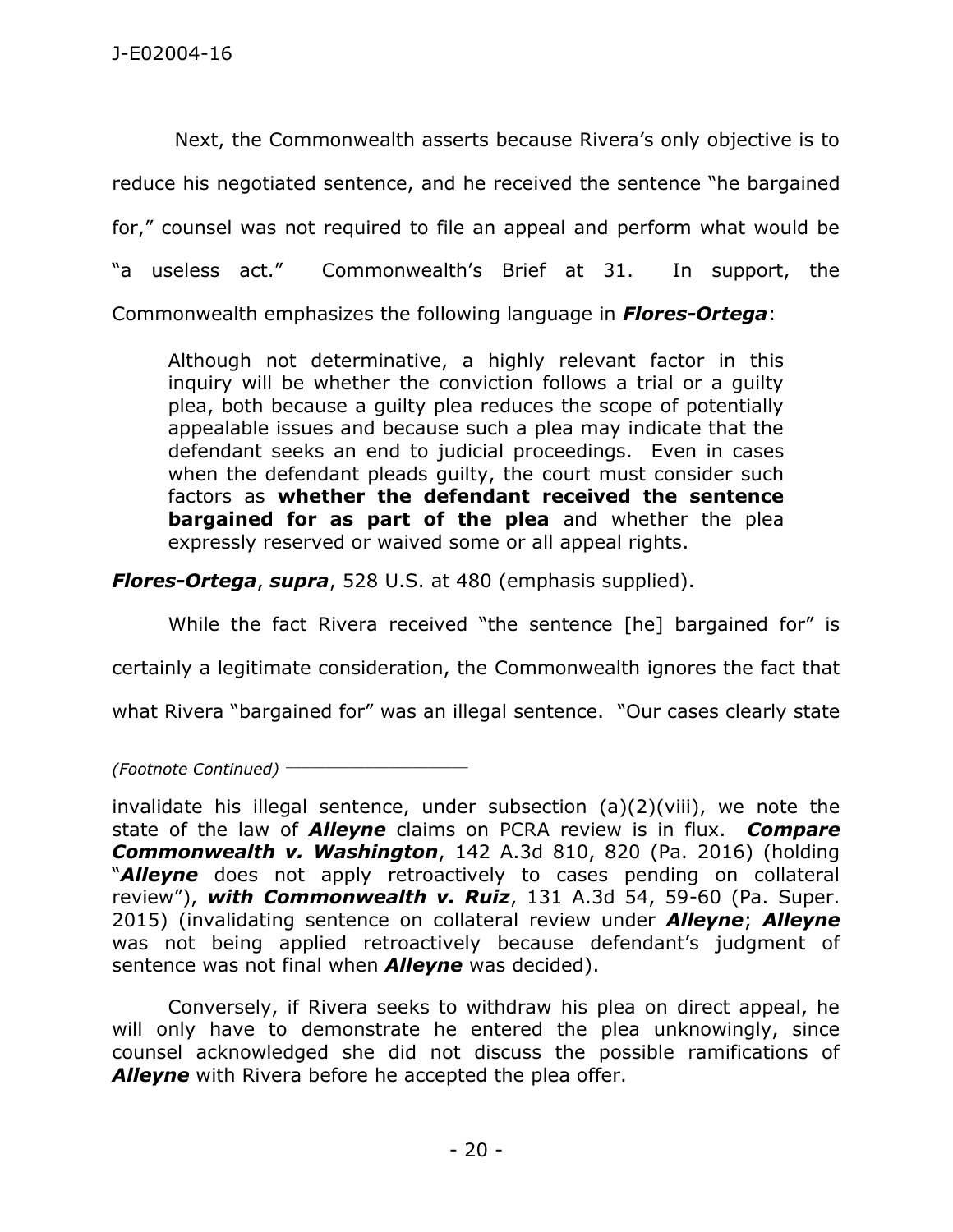that a criminal defendant cannot agree to an illegal sentence, so the fact that the illegality was a term of his plea bargain is of no legal significance." *Commonwealth v. Gentry*, 101 A.3d 813, 819 (Pa. Super. 2014) (finding sentencing order which imposed \$1.00 of restitution "as an interim value for Probation to determine at a later date" was illegal because 18 Pa.C.S. § 1106 mandates that restitution be imposed at sentencing; defendant's agreement to term as part of negotiated plea was of "no legal significance."); *Commonwealth v. Hodges*, 789 A.2d 764 (Pa. Super. 2002) (permitting defendant to withdraw guilty plea to first-degree murder when he only entered plea to avoid death penalty, and later established he was only 15 years old at the time of the crime so that death penalty was not a legal sentencing option; stating "the plea process has been tainted from the outset"). As discussed *supra*, at the time Rivera entered his plea, and during the direct appeal period, counsel did not inform Rivera of the possibility his sentence may be illegal under *Alleyne*. 15

\_\_\_\_\_\_\_\_\_\_\_\_\_\_\_\_\_\_\_\_\_\_\_\_\_\_\_\_\_\_\_\_\_\_\_\_\_\_\_\_\_\_\_\_

After a negotiated plea, there is little about which to complain. There was no showing that the plea was involuntary, the trial court did not have jurisdiction, or the sentence was illegal or *(Footnote Continued Next Page)*

<sup>15</sup> We note the Commonwealth's reliance on *Maynard*, *supra*, is misplaced. First, *Maynard* involved counsel failure to file a **requested** direct appeal. **See id.** at 397-398. In that case, the defendant testified he asked counsel to file an appeal after his guilty plea hearing, a fact which counsel could not recall. *See id.* at 398. The PCRA court ultimately found the defendant's testimony incredible, noting that the defendant had entered a **negotiated** plea agreement. *See id.* In affirming the PCRA court's order, the panel observed: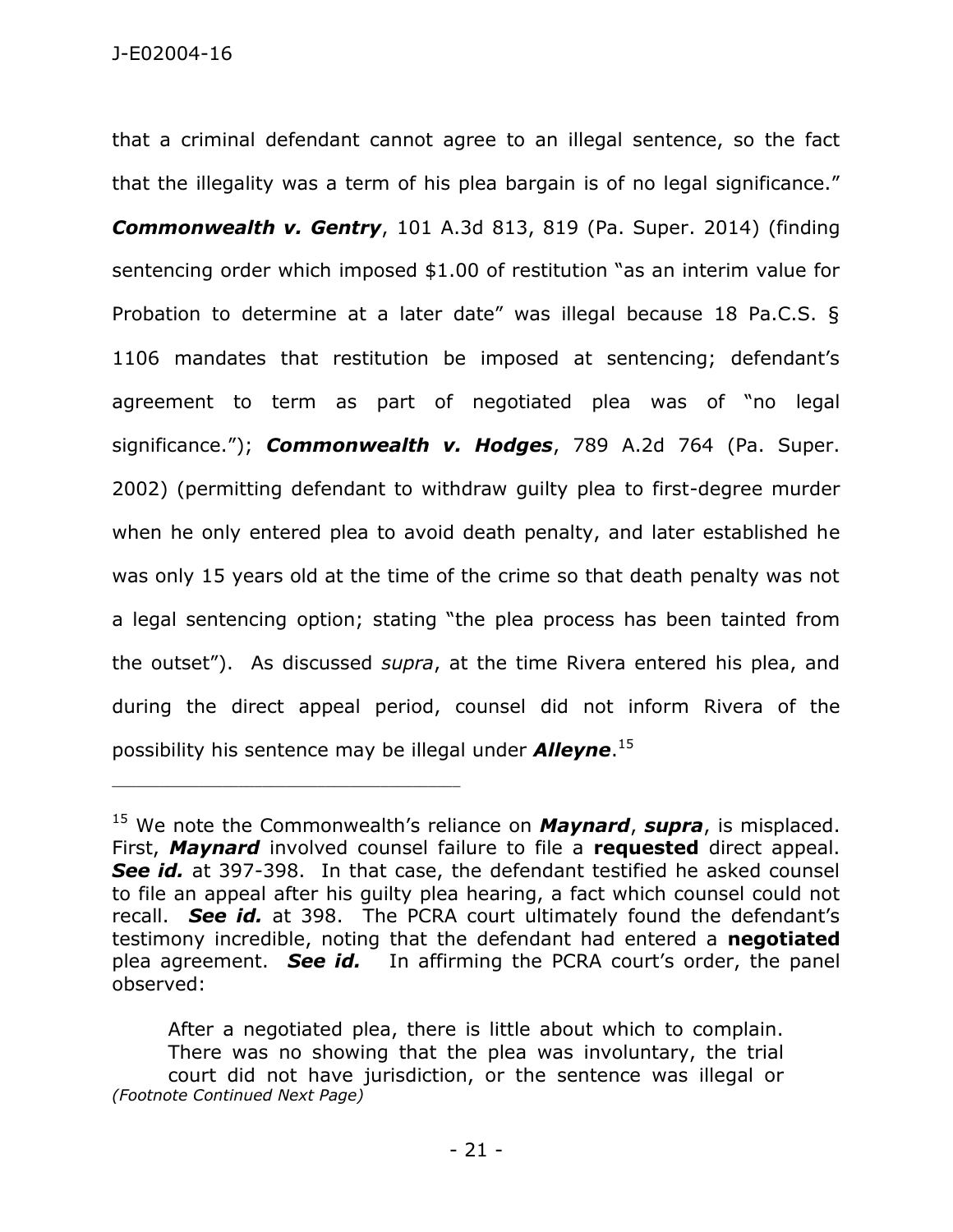Lastly, the Commonwealth argues this Court's recent decision in *Melendez-Negron* is not controlling. *See* Commonwealth's Brief 44-47. We agree. In that case, the panel affirmed the order of the PCRA court, which found plea counsel was ineffective for advising the defendant to enter a guilty plea that included an unconstitutional mandatory minimum sentence. *See Melendez-Negron*, *supra*, 123 A.3d at 1090-1091. The panel explained: "Upon the issuance of the *Alleyne* decision in June of 2013, [c]ounsel was on notice that the constitutionality of [our mandatory minimum statutes] was in question."<sup>16</sup> *Id.* at 1091. Further, the panel found no reasonable basis for counsel's failure to advise the defendant of the **Alleyne** issue, particularly where "the application of the [mandatory minimum statute] resulted in a sentence that was more than double the

aggravated range sentence Melendez-Negron would have faced."<sup>17</sup> *Id.*

*(Footnote Continued)* \_\_\_\_\_\_\_\_\_\_\_\_\_\_\_\_\_\_\_\_\_\_\_

outside the scope of the negotiations. Here, nothing has been alleged that would show that an appeal from the negotiated guilty plea would be anything other than frivolous.

Id. at 396–397. In the present case, however, the PCRA court found, and we agree, Rivera has a non-frivolous claim for appeal – that is, his sentence is illegal under *Alleyne*. Accordingly, *Maynard* is not controlling here.

<sup>16</sup> We note that reargument *en banc* was granted in *Newman*, *supra*, in June of 2013, and the case was argued before the *en banc* panel in April of 2014.

 $17$  The panel noted the "large disparity" in the sentence the defendant agreed to and the one he would have faced had he gone to trial, "establishes prejudice for the purposes of the ineffective assistance of counsel standard." *Melendez-Negron*, *supra*, 123 A.3d at 1091 n. 6.

*(Footnote Continued Next Page)*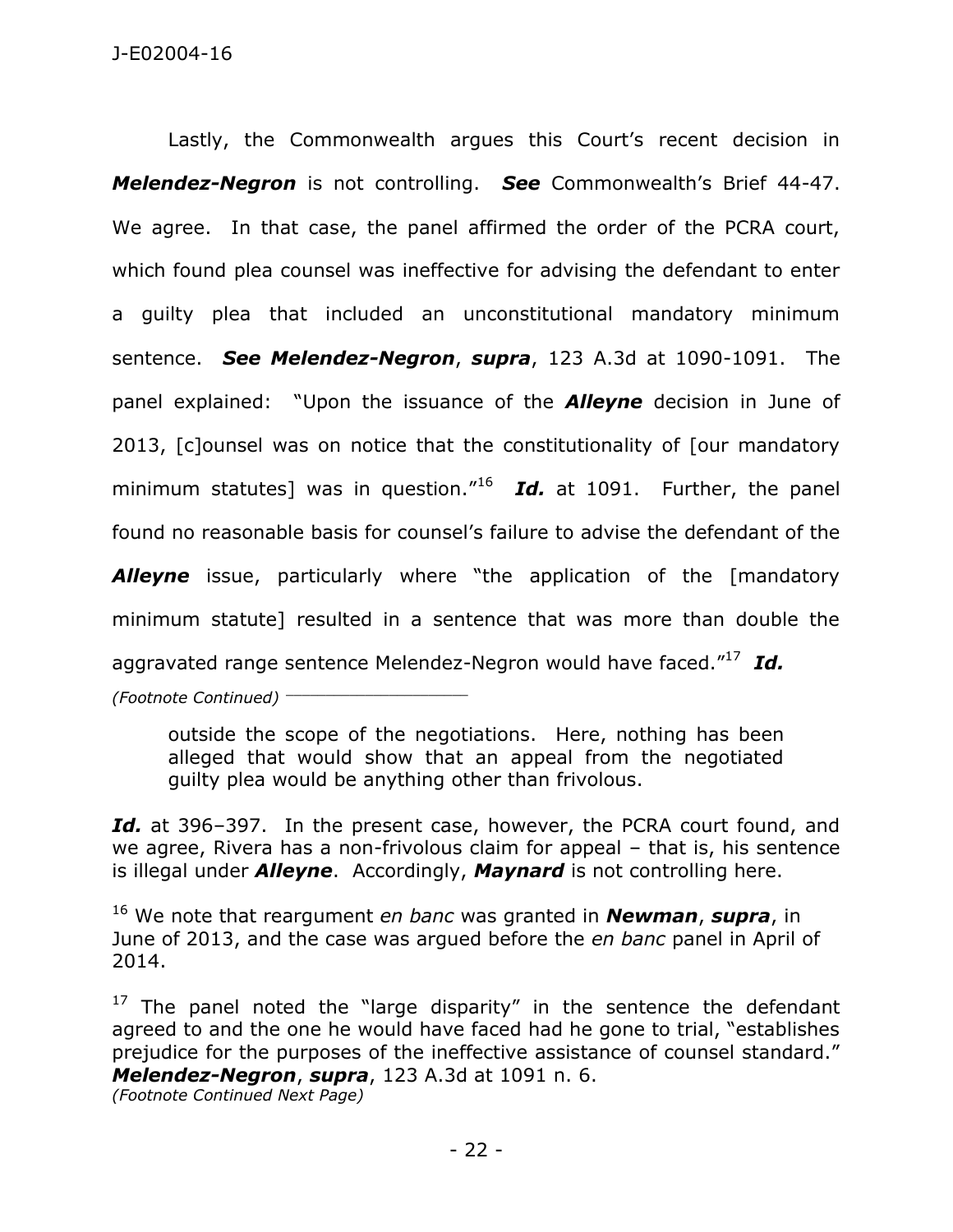Here, however, the PCRA court determined plea counsel was **not** ineffective for advising Rivera to accept the plea agreement, a finding with which we agree. Rather, we conclude Rivera's right to relief is predicated upon counsel's failure to consult with Rivera regarding his desire to file a direct appeal – an issue that was not considered by the *Melendez-Negron* panel. For that reason, the relief we grant to Rivera is also different from that provided in *Melendez-Negron*. There, the panel found counsel's ineffectiveness tainted the entry of the guilty plea; therefore, the panel vacated the defendant's plea, and returned the parties to the *status quo* prior to the entry of the plea. *See id.* at 1094. Here, because we find counsel's ineffectiveness tainted Rivera's direct appeal rights, we return the case to the status *quo* **after** Rivera was sentenced, and before counsel neglected to consult with him regarding his right to file post-sentence motions, and/or a direct appeal expired.

Therefore, because we conclude the PCRA court's ruling that plea counsel was ineffective for failing to consult with Rivera, *sua sponte*, as to whether or not he wished to file a direct appeal, is supported by the record and legally correct,  $18$  we affirm the order on appeal, and remand for the

*(Footnote Continued)* \_\_\_\_\_\_\_\_\_\_\_\_\_\_\_\_\_\_\_\_\_\_\_

<sup>18</sup> *See Melendez-Negron*, *supra*.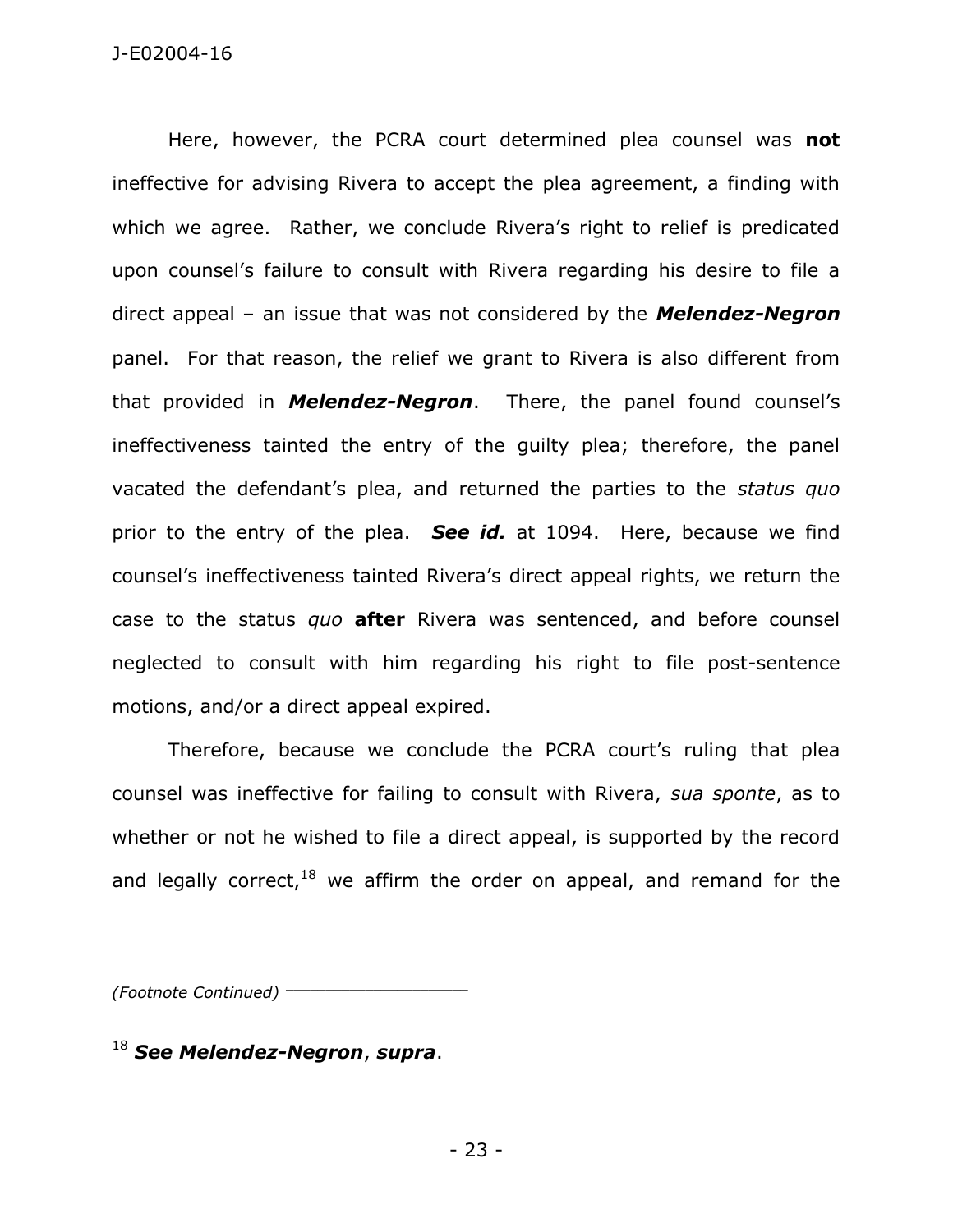reinstatement of Rivera's post-sentence and direct appeal rights *nunc pro tunc*. 19

Order affirmed. Case remanded for proceedings consistent with this Opinion. Jurisdiction relinquished.

P.J. Gantman, P.J.E. Ford Elliott, P.J.E. Bender, and Judges Panella and Lazarus join this Opinion.

Judge Bowes files a Concurring and Dissenting Opinion in which Judges Shogan and Olson join.

<sup>19</sup> We note the Commonwealth cites *Commonwealth v. Liston*, 977 A.2d 1089 (Pa. 2009), for the proposition that the PCRA court overstepped its authority in granting Rivera the right to file post-sentence motions *nunc pro tunc*. The *Liston* court held that a defendant who is granted the right to file a direct appeal *nunc pro tunc* is not automatically entitled to file optional post-sentence motions *nunc pro tunc*. *Id.* at 1090. Nevertheless, the *Liston* court observed that counsel may be deemed ineffective for failing to file post-sentence motions when the claim is one that "must be raised in the trial court to be preserved or for purposes of appellate review." *Id.* at 1094 n.9. A motion to withdraw a guilty plea is such a claim. *See Commonwealth v. Lincoln*, 72 A.3d 606, 609–610 (Pa. Super. 2013) ("A defendant wishing to challenge the voluntariness of a guilty plea on direct appeal must either object during the plea colloquy or file a motion to withdraw the plea within ten days of sentencing. Failure to employ either measure results in waiver.") (citations omitted).